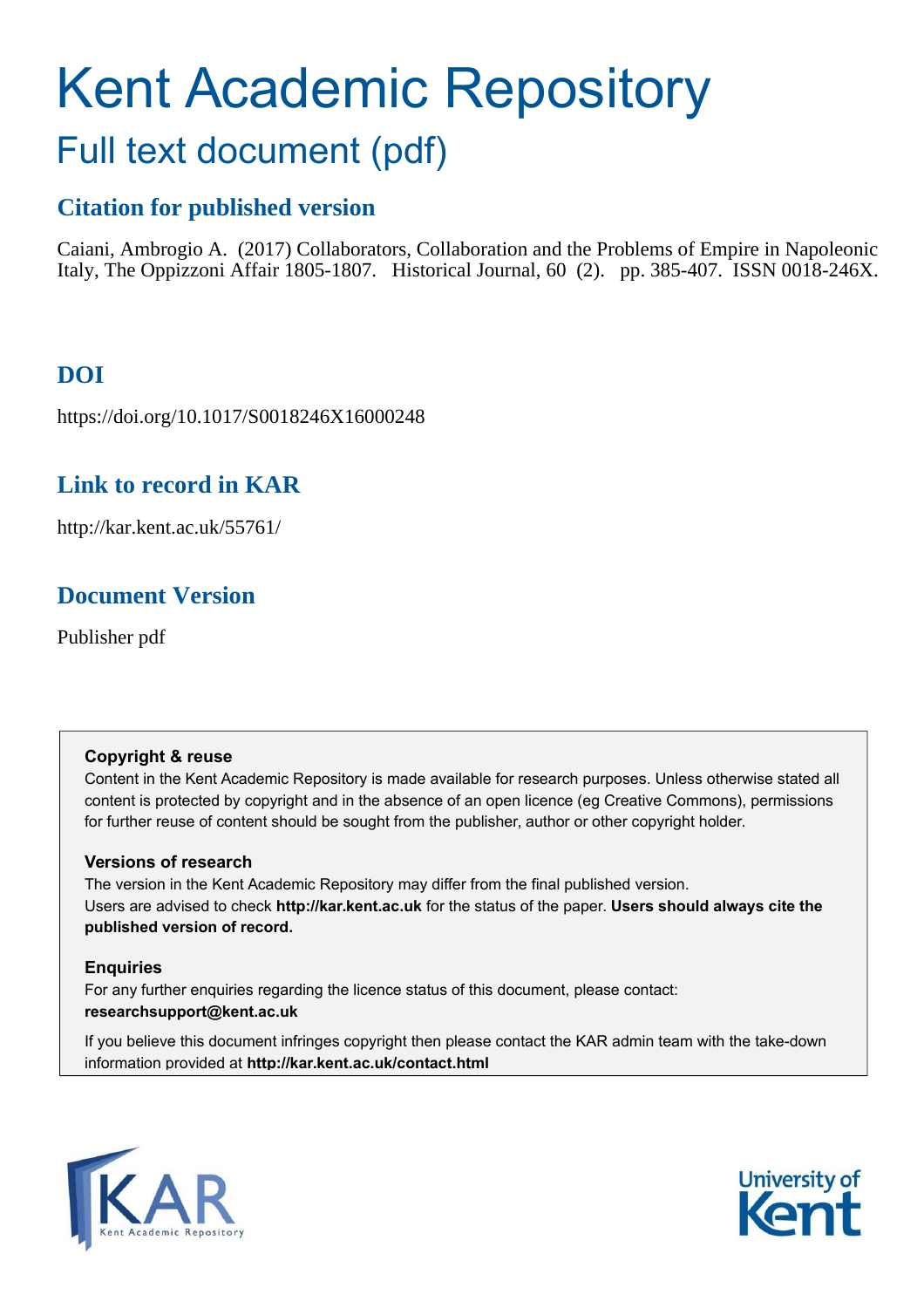

<span id="page-1-0"></span>The Historical Journal, 60, 2 (2017), pp.  $385-407$  © Cambridge University Press 2016 This is an Open Access article, distributed under the terms of the Creative Commons Attribution licence (http://creativecommons.org/licenses/by/4.o/), which permits unrestricted re-use, distribution, and reproduction in any medium, provided the original work is properly cited. doi:10.1017/Soo18246X16000248

## COLLABORATORS, COLLABORATION, AND THE PROBLEMS OF EMPIRE IN NAPOLEONIC ITALY, THE OPPIZZONI  $AFFAIR, 1805-1807*$  $AFFAIR, 1805-1807*$

#### A MBROGIO A. CAIANI University of Kent

ABSTRACT . The recent bicentennial commemorations of the Napoleonic empire have witnessed a proliferation of new studies. Scholars now possess much more sophisticated conceptual tools than in past decades with which to gauge the problems faced by French imperial administrators throughout Europe. Well-trodden concepts, like centre/periphery or collaboration/resistance, have been reinvigorated by more sophisticated understandings of how rulers and ruled interacted in the early nineteenth century. This article argues that, while much progress has been made in understanding problems of 'resistance', there is more to be said about the other side of the same coin, namely: 'collaboration'. Using the micro/local history of a scandal in Napoleonic Bologna, this article wishes to reaffirm that collaboration was an active agent that shaped, and often shook, the French imperial project. The biggest problem remained that, despite 'good intentions', collaborators sometimes simply did not collaborate with each other. After all, imperial clients were determined to benefit from the experience of empire. The centre was often submerged by local petty squabbles. This article will use a specific micro-history in Bologna to highlight the extent to which Napoleonic empire builders had to thread a fine line between the impracticalities of direct control and the dangers of 'going native'.

I

The importance of the experience of Napoleonic rule for the history of Italy has never been truly in doubt. The region was a vital component of the French empire. It not only delivered vital resources in terms of revenue and manpower but, more importantly, its control bestowed geo-strategic security on the

385

School of History, University of Kent, Canterbury, Kent, CT2 7NZ [A.A.Caiani@kent.ac.uk](mailto:A.A.Caiani@kent.ac.uk)

<sup>\*</sup> I would like to thank Prof. Munro Price, Prof. Alan Forrest, Dr Giacomo Macola, and the two anonymous readers for their advice and helpful suggestions with this article.

<sup>&</sup>lt;sup>1</sup> Alexander Grab, Napoleon and the transformation of Europe (Basingstoke, 2003), pp.  $152-75$ .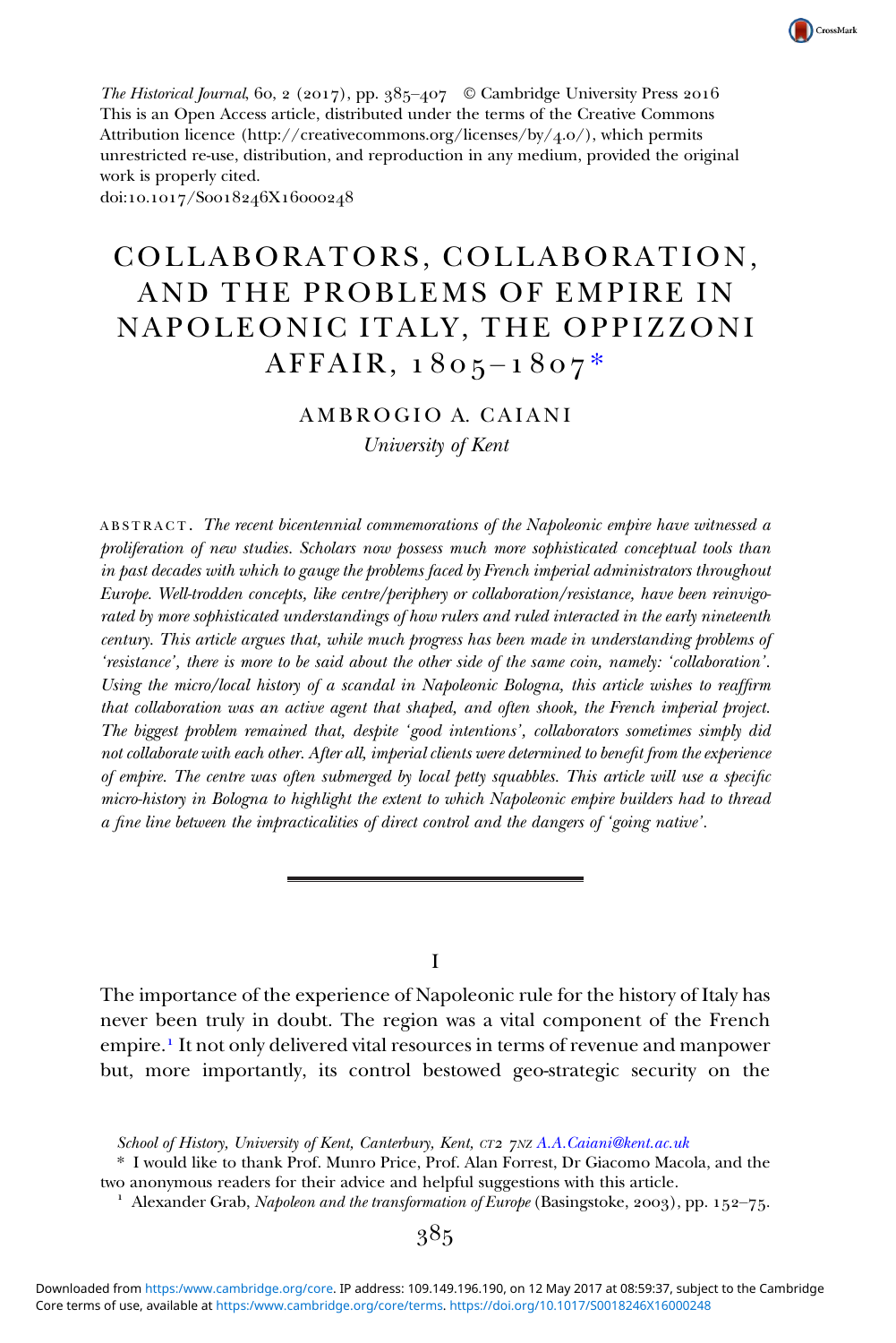<span id="page-2-0"></span>southern fringe of Europe. Despite this apparent dominance, the empire struggled to swallow the peninsula whole and place it under direct control. Italy's landscape was heterogeneous with enormous social, cultural, and geographic diversities. The legacy of the ancien régime, and the manner in which France conquered these territories, made unified administration difficult to es $tabilish. Indeed, from 1806, the population of Italy was divided and adminis$ tered in no fewer than three separate jurisdictions.

Northern-western Italy was part of metropolitan France, and received its marching orders from Paris. As part of the départements réunis (or annexed departments), Piedmontese, Ligurians, Tuscans, and later the inhabitants of Lazio were placed under the direct control of an increasingly corpulent French nation that had long burst out of its natural frontiers.<sup>2</sup> The south, after its conquest in  $1806$ , became a satellite kingdom ruled by Napoleonides. Here, the thinly veiled illusion of autonomy was offset by aggressive French domination.<sup>3</sup> Paris sent bands of French military officers, jurists, spies, policemen, and ministers to drag the old kingdom of Naples into a future that proved distinctly unwelcome to many locals.<sup>4</sup> Essentially, for twothirds of Italians, the experience of French rule was one of subjugation, where the light yoke of *ancien régime* princes had been exchanged for the heavy and demanding hand of French cultural hegemony.

The situation in the northern and central corner of the peninsula, that is to say the republic/kingdom of Italy, was very different. It has been defined rightly as 'the jewel in the crown of Napoleon's hegemony'.<sup>5</sup> Its Lombard and Emilian heartland was more urbanized than the rest of the peninsula, and contained strong native traditions of municipal autonomy mingled together with an illuminist movement that rivalled France's enlightenment. $6$  Napoleon had never forgotten the generally good reception he had received in a large number of Italian cities during his first military campaign.<sup>7</sup> The experience of generating 'sister republics' had given him an important apprenticeship in the arts of

<sup>2</sup> Michael Broers, Napoleonic imperialism and the Savoyard monarchy,  $1773-1821$ : state building in Piedmont (New York, NY, 1997); and see also idem, The Napoleonic empire in Italy,  $1796 - 1814$ : cultural imperialism in a European context (New York, NY,  $2005$ ).

 $3$  John Davis, Naples and Napoleon: southern Italy and the European revolutions,  $1780-1860$ (Oxford, 2006); Albert Espitalier, Napoleon and King Murat (Tyne and Wear, 1912); and Michel Lacour-Gayet, Joachim et Caroline Murat (Paris, 1996), pp. 161-235.

 $4$  Milton Finley, The most monstrous of wars: the Napoleonic guerrilla war in southern Italy, 1806–  $1811$  (Columbia, SC, 1994).

<sup>5</sup> Michael Broers, 'A clash of enlightenments: judicial reform in the Napoleonic republic and kingdom of Italy', in Michael Broers, The Napoleonic Mediterranean (London, 2016).

 $6$  Carlo Zaghi, *L'Italia di Napoleone* (Turin, 1989); Domenico Sella and Carlo Capra, Il ducato di Milano dal 1535 al 1796 (Turin, 1984), esp. pp. 557–617; and Franco Venturi, Italy and the Enlightenment (New York, NY,  $1972$ ), esp. chs.  $6, 7$ , and  $10$ .

<sup>7</sup> For the most recent descriptions, see Michael Broers, Napoleon: soldier of destiny (London, 2014), pp. 126-33; and Philip Dwyer, Napoleon: the path to power,  $1769-1799$  (London,  $(2007)$ , pp.  $219-22$ .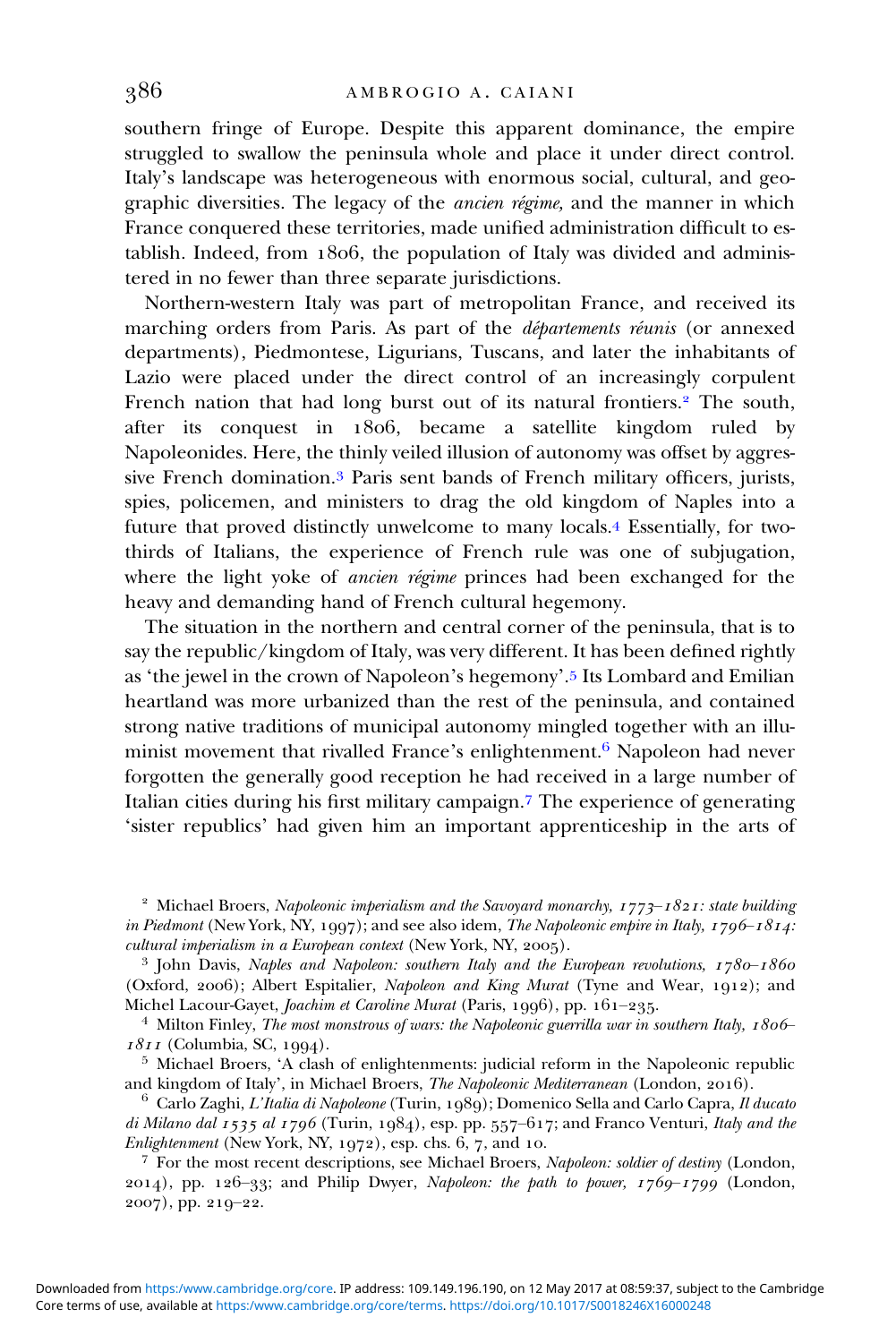<span id="page-3-0"></span>government and politics. Himself the descendant of Ligurian adventurers, the emperor had mixed feelings when it came to the land of his ancestors.<sup>8</sup>

Italy remained both familiar, and infuriatingly remote, in a manner that no other part of the empire ever could parallel. Germans, Poles, Spaniards, and Croatians were authentically 'other' whereas Milanese and Bolognese elites were troublesome cousins. This is why, to an extent unknown anywhere else, in the empire Lombards and Emilians were given positions of authority as officers, ministers, prefects, and prelates. The efficient, hardworking Eugène de Beauharnais, viceroy of these lands, was told by his imperious stepfather to listen to his Italian ministers, especially the formidable Prina.<sup>9</sup> In contrast, Louis Bonaparte in Holland was reminded constantly he was a French prince and not a Dutch monarch.<sup>10</sup> The republic and successor kingdom of Italy were allowed flexibilities that did not exist elsewhere in the empire.

For instance, the system of voting was different from that of France. It organized Italian notables into three electoral colleges divided to bestow representation on landowners, merchants, and the intelligentsia.<sup>11</sup> The  $1803$  Italian Concordat enshrined the somewhat meaningless concession to the church that Catholicism here, unlike in France, was a state religion.<sup>12</sup> Equally, after much quibbling, a separate (and cosmetically altered) code of criminal procedure was bestowed on this province in 1807.<sup>13</sup> Unlike for other satellite realms, the Italian first minister Antonio Aldini and the kingdom's foreign minister Ferdinando Marescalchi resided in Paris.<sup>14</sup> This was not a sign of subjugation but highlighted that the emperor wished to have Italian opinion represented in his capital and allowed these two ministers to lobby on behalf of their imperial constituency. In the capital, they had unparalleled access to elite French society and the imperial court. It should be noted that these autonomies were 'ornamental' rather than fundamental in nature. However, they do illustrate that in Milan, more than anywhere else, the sensibilities of local elites were

<sup>8</sup> Michel Vergé-Franceschini, Napoléon: une enfance corse (Paris, 2009), pp. 13-28, 193-221; Alain Pillepich, Milan, capitale napoléonienne, 1800-1814 (Paris, 2001), pp. 61-73.

<sup>9</sup> Fondation Napoléon, Napoléon Bonaparte: correspondance générale (15 vols., Paris, 2004-18), No. 10224, Milan 18 prairial an XIII 5 juin 1805, v, pp. 386-8 (henceforth: Napoléon Bonaparte, Correspondance générale); Albert Du Casse, Mémoires et correspondance politique et militaire du Prince Eugène (10 vols., Paris,  $1858-60$ ), I, pp.  $227-31$ ; and Silivo Pellini, Giuseppe Prina: ministro delle finanze del regno italico (Milan, 1900).

<sup>10</sup> Napoléon Bonaparte, Correspondance generale, No. 15008, Osterode 30 mars 1807, VII, pp. 507–8; and Annie Jourdan, ed. Louis Bonaparte, roi de Hollande (Paris, 2010), pp. 417–33.

Zaghi, L'Italia di Napoleone, pp. 2-16; the constitution of Bayonne seems to have been modelled on Italian electoral practices, cf. Pierre Conard, La constitution de Bayonne, 1808: essai d'édition critique (Paris, 1910), pp. 117-19.

<sup>12</sup> Daniele Arru, *Il Concordato italiano del 1803* (Milan, 2003), pp. 39-47.

<sup>13</sup> Melchiorre Roberti, Milano capitale napoleonica: la formazione di uno stato moderno,  $1796 1814$  (3 vols., Milan, 1947), II, pp. 95-110.

 $14$  Antonio Zanolini, Antonio Aldini ed i suoi tempi: narrazione storica con documenti inediti o poco noti (2 vols., Florence, 1867); and Teresa Muzzi, Vita di Ferdinando Marescalchi, patrizio bolognese  $(Rome, 1932).$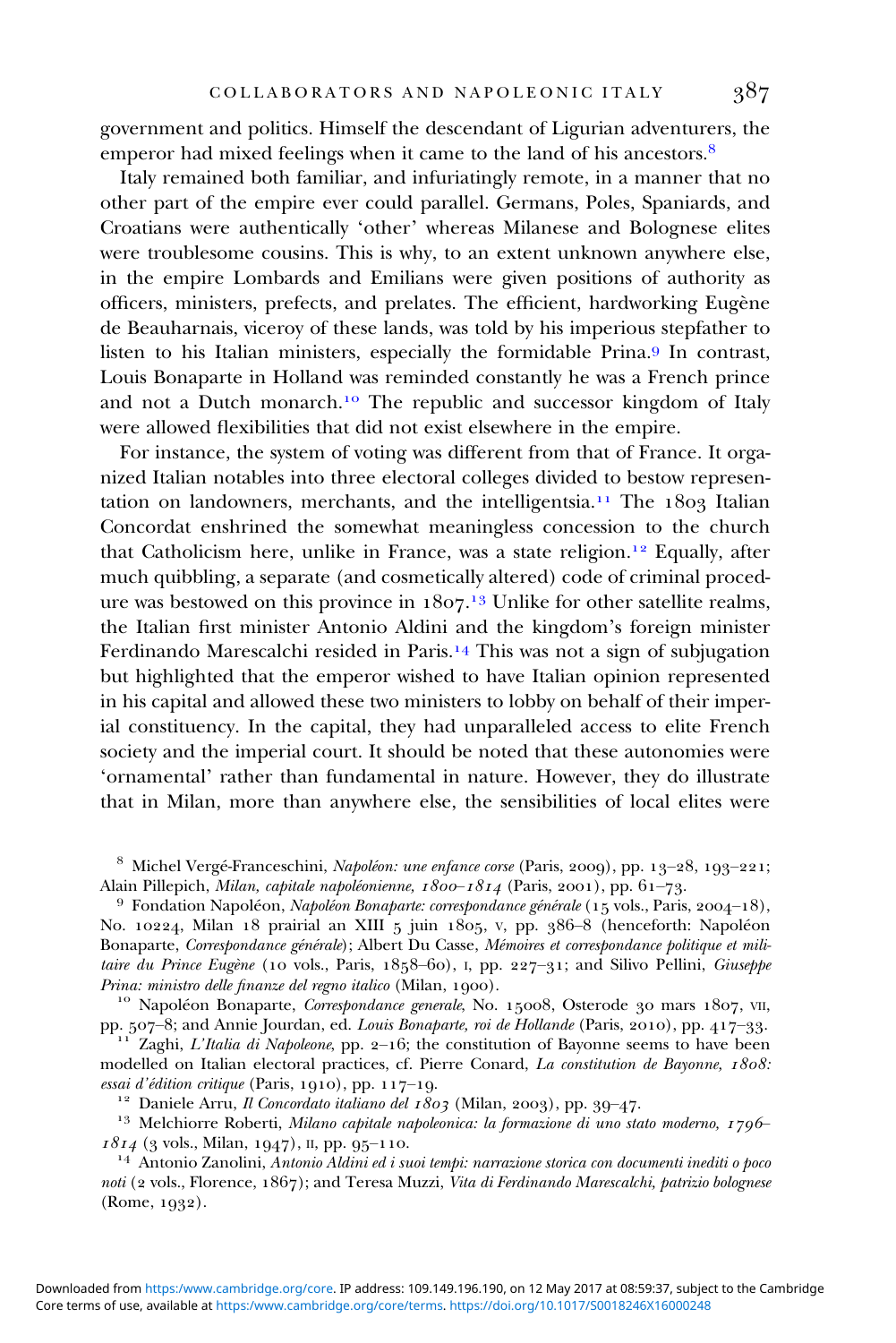taken seriously and attempts were made, at the very least, to spare their feelings. This less piercing version of French imperial rule is something that scholars have tended to overlook.

The latest interpretations from the 'new Napoleonic history' have argued that the different cultural, administrative, and political reforms undertaken in Italy were akin to a clash of civilizations.<sup>15</sup> Michael Broers has borrowed the concepts of 'cultural imperialism' and 'orientalism' from the literary critic Edward Said to highlight the intolerance of the French empire builders toward their subject peoples.<sup>16</sup> This highly influential reinterpretation remains admirable in its goal of placing the Napoleonic episode in its broadest possible comparative context and analysing it with a number of well-chosen theoretical tools from neighbouring disciplines.<sup>17</sup> These studies, in particular, have underscored how the different ancien régimes and political geographies, scattered throughout Europe, left in the wake of their destruction a mixed inheritance. This determined both the nature and limits of Napoleonic rule outside of metropolitan France.<sup>18</sup>

Despite these new studies, scholars of Napoleonic Europe have tended to neglect theoretical perspectives from imperial history on the thorny issue of native elite 'collaboration'.<sup>19</sup> In a now classic article from 1972, Ronald Robinson presented a theoretical outline, whereby native collaborators on the periphery were not mere pawns, but shaped the dynamics of empire.<sup>20</sup> This insight certainly speaks to the Napoleonic context, as the French empire was exceedingly keen to promote partnerships with indigenous elites. In doing this, it faced several headaches similar to those identified by Frederick

<sup>15</sup> Michael Broers, 'Napoleon, Charlemagne, and Lotharingia: acculturation and the boundaries of Napoleonic Europe', *Historical Journal*,  $44$  (2001), pp. 135–54; Stuart Woolf, 'French civilization and ethnicity in the Napoleonic empire', Past and Present,  $124$  ( $1989$ ), pp. 96-120; and for the most recent survey, Michael Broers, 'Napoleon, his empire, our Europe and the new Napoleonic history', in Michael Broers, Peter Hicks, and Augustín Guimerá, eds., The Napoleonic empire and the new European political culture (Basingstoke, 2012), pp. 1-17; and Michael Broers, Steven Englund, Michael Rowe, and Annie Jourdan, 'Napoléon et l'Europe: le point de vue Anglo-Américan', Annales Historiques de la Révolution Française, 354 (2008), pp. 131-53.

<sup>16</sup> Michael Broers, 'Cultural imperialism in a European context? Political culture and cultural politics in Napoleonic Italy', Past and Present,  $170$  (2001), pp.  $152-80$ .

 $17\text{}$  Steven Englund, 'Monstre sacré: the question of cultural imperialism and the Napoleonic empire', Historical Journal, 51 (2008), pp. 215-50.

<sup>18</sup> Broers, *Europe under Napoleon, 1799–1815* (London, 1996), pp. 6–14 and ch. 3; and idem, 'The myth and reality of Italian regionalism: a historical geography of Napoleonic Italy, – 1814', American Historical Review, 108 (2003), pp. 688-709.

 $\frac{19}{19}$  Jane Burbank and Frederick Cooper, *Empires in world history: power and the politics of differ*ence (Princeton, NJ, 2010), pp. 219-50.

<sup>20</sup> Ronald Robinson, 'Non-European foundations of European imperialism: sketch for a theory of collaboration', in Roger Owen and Bob Sutcliffe, eds., Studies in the theory of imperialism (London, 1972), pp.  $117-42$ , esp. p. 121; this view remains influential with a number of recent studies of empire; see John Darwin, Unfinished empire and the global expansion of Britain (London, 2012), pp. 11-12; and more idiosyncratically Gregory A. Barton, Informal empire and the rise of one world culture (Basingstoke, 2014).

<span id="page-4-0"></span>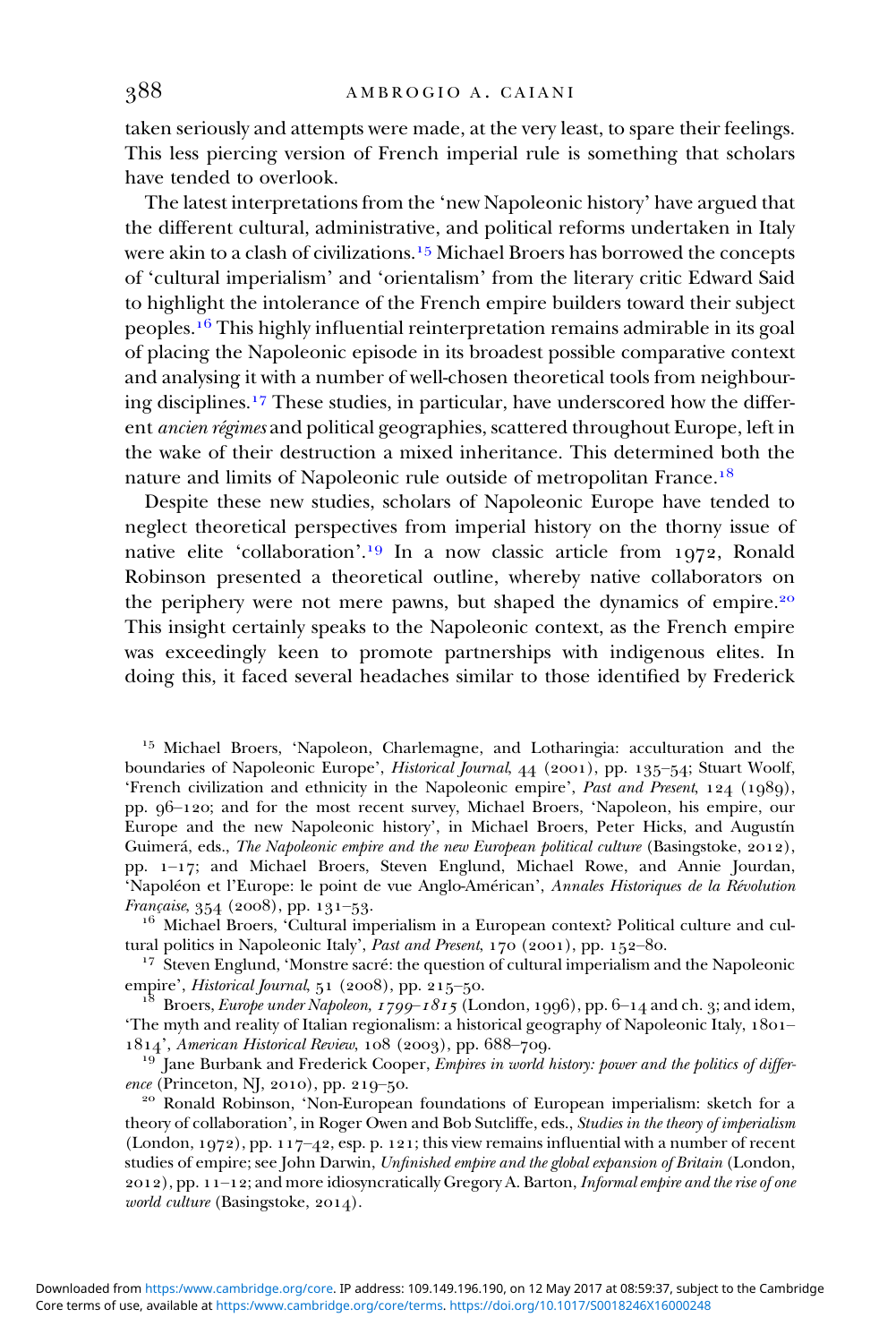<span id="page-5-0"></span>Cooper. $21$  There was an inherent danger that by assimilating northern Italians excessively into the imperial hierarchy they could de-rail the Napoleonic state's 'progressive crusade' for their own ends.<sup>22</sup> Collaboration partnerships were never supposed to be equal relationships, and delegating too much authority to Milanese and Bolognese officials was fraught with risks. As Alice Conklin has shown elsewhere, collaboration was hardly fixed in nature and was repackaged as imperial priorities mutated. $23$  The fluctuating position and divisions among indigenous supporters, within the French Imperium, gave raise to several unexpected problems.

Michael Rowe's study of the Napoleonic Rhineland and a number of areaspecific studies on collaboration have done much to counteract a past tendency to dismiss the German, Italian, and Dutch 'Jacobins' who greeted favourably France's revolutionary, and later Napoleon's conquering, armies.<sup>24</sup> T.C.W. Blanning, paraphrasing Churchill, summed this up: 'rarely in the field of historical scholarship has so much attention been lavished by so many on so few'.<sup>25</sup> He is correct that the Andreas Hofmanns, Pieter Vreedes, or the unhinged Antonio Ranzas of this world were few and far between in number. Yet it could be argued that to restrict collaborators to a fervently committed minority of revolutionary or Napoleonic fanatics reduces and distorts the significance of this complex social grouping. The non-French Napoleonic collaborator was propelled by a mixture of motivations and complete ideological commitment was decidedly rare.

Many showed great reluctance when it came to imperial service and assisted the empire as opportunistic, often unenthusiastic, converts who wanted to reap the benefits that imperial rule brought in terms of investment, law, order, and patronage. Among their number were ancien régime public servants, lawyers/

 $21$  Frederick Cooper and Laura Stole, eds., Tensions of empire: colonial culture in a bourgeois world (Los Angeles, CA, 1996), p. 7.

<sup>22</sup> Frederick Cooper, *Colonialism in question: theory, knowledge, history* (Los Angeles, CA, 2005), p. 154; a view he later refined, stating that all empires had 'to find a balance between the poles of incorporation (the empire's claim that different subjects belonged within the empire) and differentiation (the empire's claim that different subjects should be governed differently) was a matter of dispute and shifting strategies'. Indeed, the Napoleonic empire was equally caught in the maelstrom created by these centripetal and centrifugal forces. See Cooper, Colonialism in question, p. 154.

 $23$  Alice L. Conklin, A mission to civilize: the republican idea of empire in France and West Africa,  $1895 - 1930$  (Stanford, CA, 1997), pp. 6-8 and 15-20.

<sup>24</sup> Michael Rowe, From Reich to state: the Rhineland in the revolutionary age,  $1780 - 1830$ (Cambridge, 2003), pp. 53-83 and ch. 4; Michael Rowe, ed., Collaboration and resistance in Napoleonic Europe: state-formation in an age of upheaval, c.  $1800-1815$  (Basingstoke, 2003), pp. 1-18; Umberto Caldora, Calabria napoleonica, 1806-1815 (Naples, 1960); Miguel Artola, Los Afrancesados (Madrid, 1953); and Jean-Marc Lafon, L'Andalousie et Napoléon: contre-insurrection, collaboration et résistances dans le midi de l'Espagne, 1808-1812 (Paris, 2007), esp. 'Sociologie de la collaboration andalouse'.

<sup>25</sup> Timothy Blanning, *Joseph II* (London, 1994), p. 204; and his earlier 'German Jacobins and the French Revolution', *Historical Journal*,  $23$  (1980), pp. 985-1002.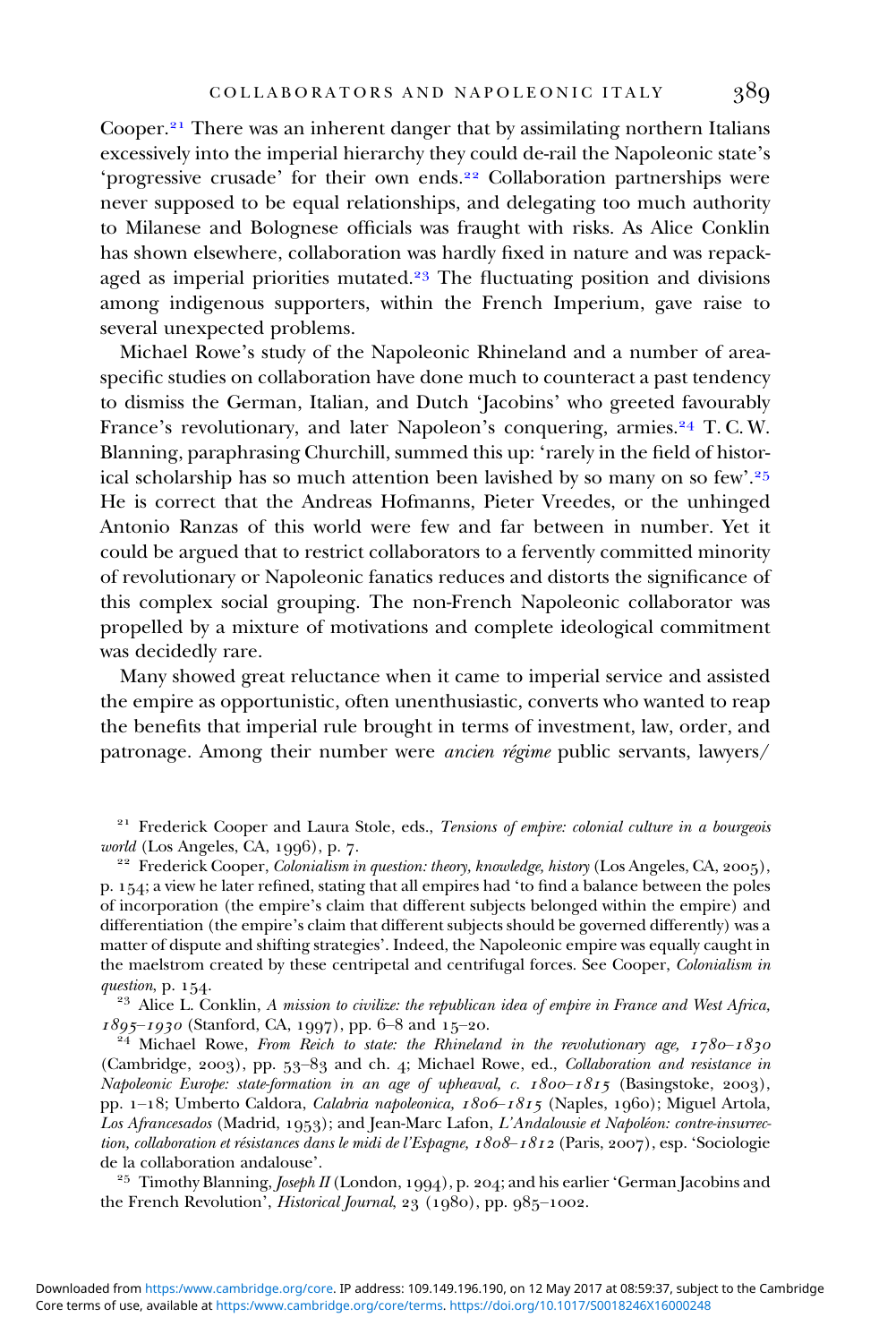<span id="page-6-0"></span>togati, absolutist reformers, and magnates who recognized in the Napoleonic regime many of the features and values that they had supported under the previous administration. For instance, Milanese patricians such as Francesco Melzi d'Eril and Carlo Verri (brother of the more famous Pietro) had matured under the reforming culture of Joseph II's enlightened absolutism and they found affinities with the new regime. $26$  They served not out of a personal loyalty to Napoleon, but out of a long-held sense of devotion to the reforming state. These men were extremely different in both outlook and behaviour from the Giacobini who had supported the French since  $1796$ .

The relationship between the imperial centre and its more enthusiastic Italian supporters was characterized by significant 'mistranslation'. The emperor's directives and policies were at times genuinely misunderstood by Italians who had not experienced the turmoil of the  $1790s$  in France. More often, former Jacobins deliberately distorted orders from the centre, to suit individual and local circumstances. For example, many Italian urban officials, especially disappointed Jacobins/patriots, continued to hope against all odds that French hegemony might restore some of the autonomies and privileges that their municipality had lost during the *settecento riformatore*. To maintain indigenous support, the empire fed and manipulated such misunderstandings. Throughout this period, imperial patronage vacillated between Melzi's Josephists and former Giacobini.

For their part, local collaborators hoped that they could redirect the resources and prestige of the centre to the benefit of their periphery. They hoped that interaction with Napoleon's empire would not just bring advantages, wealth, and promotion but also settle old scores. For former Giacobini, using the power of the empire to surpass and outperform rivals was perhaps the most enticing feature of these collaborative networks. They hoped that the empire would bring promotions and expected, often in vain, that it would resolve long-standing disputes that the ancien régime had singularly failed to address in their favour.

Essentially, ancien régime identities, local interests, and Napoleonic reforms made collaboration a volatile compound.<sup>27</sup> Persuading such diverse social groups to work together could never be defined through a precise formula. Partnership with indigenous elites was a delicate set of compromises, which even the smallest alteration could unsettle. Simplistically speaking, new administrative elites and old aristocracies, at times, found themselves at odds with their

<sup>&</sup>lt;sup>26</sup> See Francesco Melzi d'Eril [great grandson], Francesco Melzi d'Eril, 1753–1816: milanese scomodo e grande uomo di stato, visto da un lontano pronipote (Florence, 2000), esp. 227-88; and Nino del Bianco, Francesco Melzi d'Eril: la grande occasione perduta, gli albori dell'indipendenza nell'italia napoleonica (Milan, 2002), passim.

<sup>&</sup>lt;sup>27</sup> Broers, Europe under Napoleon, 1799–1815, pp. 125–43; Gabriel Lovett, Napoleon and the birth of modern Spain (2 vols., New York, NY, 1965), II, pp.  $554-6$ 09; and John Dunne, 'Power on the periphery: elite–state relations in the Napoleonic empire', in Alan Forrest and Philip Dwyer, eds., Napoleon and his empire (Basingstoke, 2007), pp.  $61-78$ .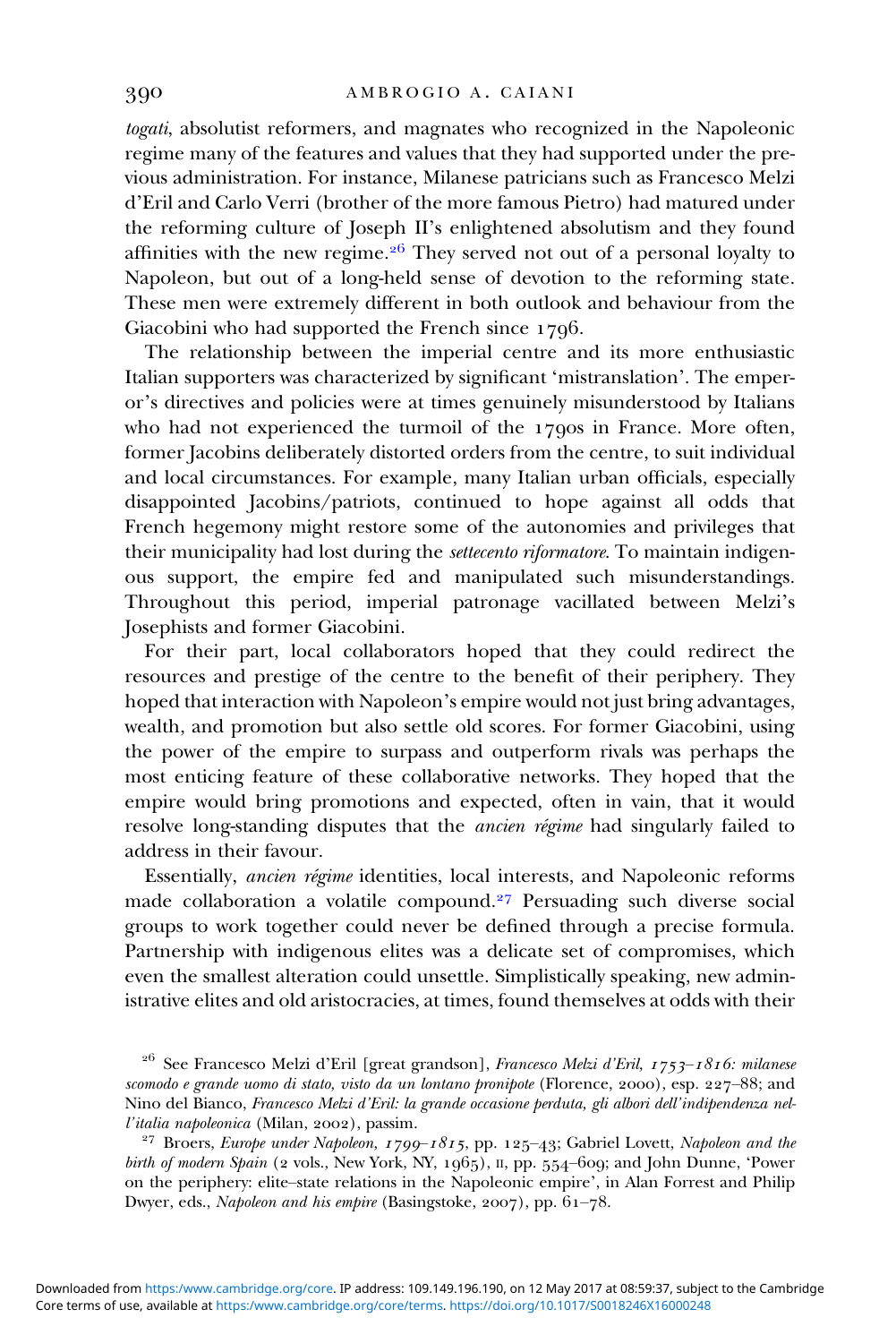<span id="page-7-0"></span>French imperial overlords, while at other junctures, they were content to benefit from reforms and new institutions. However, such a picture is too neat as it implies that collaborators shared the same interests and motivations. As will become apparent, they were far from being socially harmonious. The twin policies of *amalgame* and *ralliement* hid from view the centre's difficulties in promoting networks of amity. $28$  Napoleonic imperialism, especially in the satellite kingdoms, was a somewhat floundering attempt to create what David Cannadine elsewhere has called Ornamentalism.<sup>29</sup> The empire could not rely exclusively on coercion. The emperor and his administrators fostered, as much as possible, a shared sense of affinity with indigenous elites.<sup>30</sup> The satellite kingdoms made the French empire poly-nuclear rather than absolutely centripetal in nature.

Many methodologies have been applied to the study of Napoleonic collaboration. These include prosopography, anthropology, and archaeology. These are all tools that have profited scholars of nineteenth-century European imperialism and have shown every sign of being equally useful to historians of Napoleonic Europe.<sup>32</sup> The most difficult area remains 'intermediate history' or the attempt to link 'micro' or local events in the periphery with the 'macro' context of empire. From this perspective, the increasingly forgotten art of micro-history could make an original contribution to the issue of collaboration.

Famously, Carlo Ginzburg, followed by many others, in the 1980s pioneered a new approach to history which focused on archival cases-studies that were both individual and local.<sup>33</sup> At its heart, 'micro-history' examines trials, local conflicts, and extraordinary incidents. From very specific cases, this mode of historical analysis draws out broader social and cultural trends. It seeks to gauge what such extraordinary events reveal about the norms and power structures of the past societies in which they occurred. Francesca Trivellato has argued recently that even in an age of global history the micro-historical is

<sup>30</sup> Jean and Marie-José Tulard, Napoléon et quarante millions de sujets: la centralisation et le premier  $empire$  (Paris,  $2014$ ).

 $3<sup>1</sup>$  Owen Connelly, Napoleon's satellite kingdoms: managing conquered peoples (Malabar, 1990).

 $3<sup>2</sup>$  Broers, 'Cultural imperialism in a European context?', pp. 152-80.

 $33$  Carlo Ginzburg, The cheese and the worms: the cosmos of a sixteenth-century miller (Baltimore, MD, 2013). Recently, this approach has been question; see Jo Guldi and David Armitage, The history manifesto (Cambridge,  $2014$ ), esp. pp.  $38-60$ .

 $28$  S. J. Woolf, Napoleon's integration of Europe (London, 1991), pp. 109-10.

<sup>&</sup>lt;sup>29</sup> David Cannadine, Ornamentalism: how the British saw their empire (Oxford, 2001), ch. 7. Invented traditions such as the *ordre de la réunion* and the proposed *ordre des trois toisons* highlighted that the 'European other' was welcomed into the imperial fold if it shed unhealthy past allegiances and embraced the new. Jean-Luc Stalins, Ordre impérial de la réunion (Paris, 1958); Emanuele Pigni, L'ordine della corona di ferro e le altre ricompense concesse da Napoleone I nel regno italico (Milan, 2014); and Jean Joseph Taurignac, L'ordre impérial des trois toisons d'or  $(Paris, 1907).$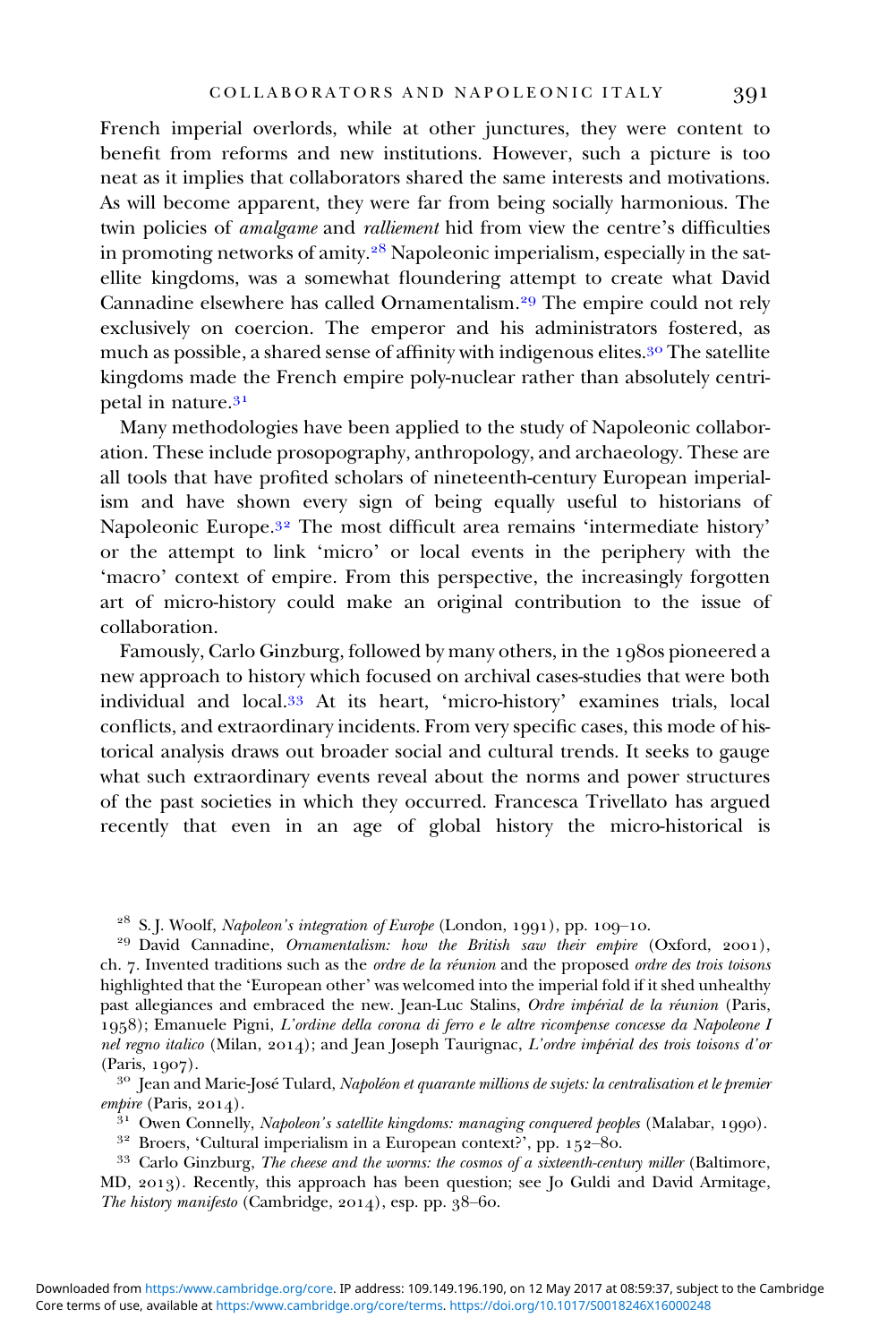<span id="page-8-0"></span>invaluable in unearthing connections between individuals and transnational networks.<sup>34</sup> Micro-history by its very nature deals with events that are exceptional. This is its great strength as a heuristic device. It is only when the political, social, and cultural norms of society are thrown into flux that mechanisms of power emerge from the shadows and become visible. Consequently, trials, scandals, gossip, and other bizarre events have immense revelatory potential.

One suspects that micro-history as an approach has much to recommend it to the Napoleonic scholar. There were no shortages of incidents, scandals, and affairs during these momentous fifteen years. It is this author's very good fortune to have unearthed one such incident that sheds new light on the phenomenon of collaboration in Napoleonic Italy. The Oppizzoni affair erupted onto the political scene in  $1806$  and caused a huge headache for the imperial administrators in Napoleonic Italy. Though mentioned en passant in the work of Thiers, Beseghi, Antonelli, and Varni, no historian has examined this episode in detail.<sup>35</sup> This is remarkable considering that the trial records comprise over 2,000 manuscript folios (luckily they escaped the bombing of Milan's state archives in  $1944$ ).<sup>36</sup> Excitingly, the papers were still sealed when I first consulted them. Equally, Cardinal Oppizzoni's voluminous private papers are still housed today in Bologna's archiepiscopal archives.<sup>37</sup> Therefore, the specific micro-history discussed in the second half of this article has the benefit of being remarkably well documented, and takes the reader to the very heart of the problems that faced Napoleonic collaboration networks.

#### I I

Bologna, like so many Italian cities, has a complex local history. As the site of the first university in Europe, the relationship between 'town and gown' would influence deeply the city's urban development during the medieval period. $3<sup>8</sup>$ Subsequently, the defeat of the Bentivoglio family and the conquest of the city by Julius II meant that the church would recreate the political, cultural,

<sup>37</sup> Archivio Arcivescovile di Bologna (AAB), Fondo Oppizzoni, Cartella 8; and Mario Fanti, 'Documentazione di età napoleonica nell'Archivio generale arcivescovile di Bologna', in Angelo Varni, ed., I 'Giacobini' nelle legazioni: gli anni napoleonici a Bologna e Ravenna (3 vols., Bologna,  $1996$ , II, pp.  $273-83$ .

 $3^8$  Luigi Simeoni and Albano Sorbelli, *Storia della Università di Bologna* (2 vols., Bologna,  $1944 - 7$ , II, pp.  $7 - 25$ .

<sup>&</sup>lt;sup>34</sup> Francesca Trivellato, 'Is there a future for Italian microhistory in the age of global history?', Californian Italian Studies,  $2(2011)$ , pp. 1-24.

 $35$  Adolphe Thiers, Histoire du consulat et de l'empire: faisant suite à l'histoire de revolution française (20 vols., Paris,  $1845-62$ ), XII, p. 61; Umberto Beseghi, *I tredici cardinali Neri* (Florence, 1944), pp. 82-97; Livio Antonelli, I prefetti dell'Italia napoleonica (Bologna, 1983), pp. 274-9; and Angelo Varni, Bologna napoleonica: potere e società dalla Repubblica cisalpina al regno d'Italia (Bologna, 1973), pp. 253-7.

<sup>&</sup>lt;sup>36</sup> Archivio di Stato di Milano (ASMi), Atti di Governo, Giustizia Punitiva PM 59, Processo detto di Bologna.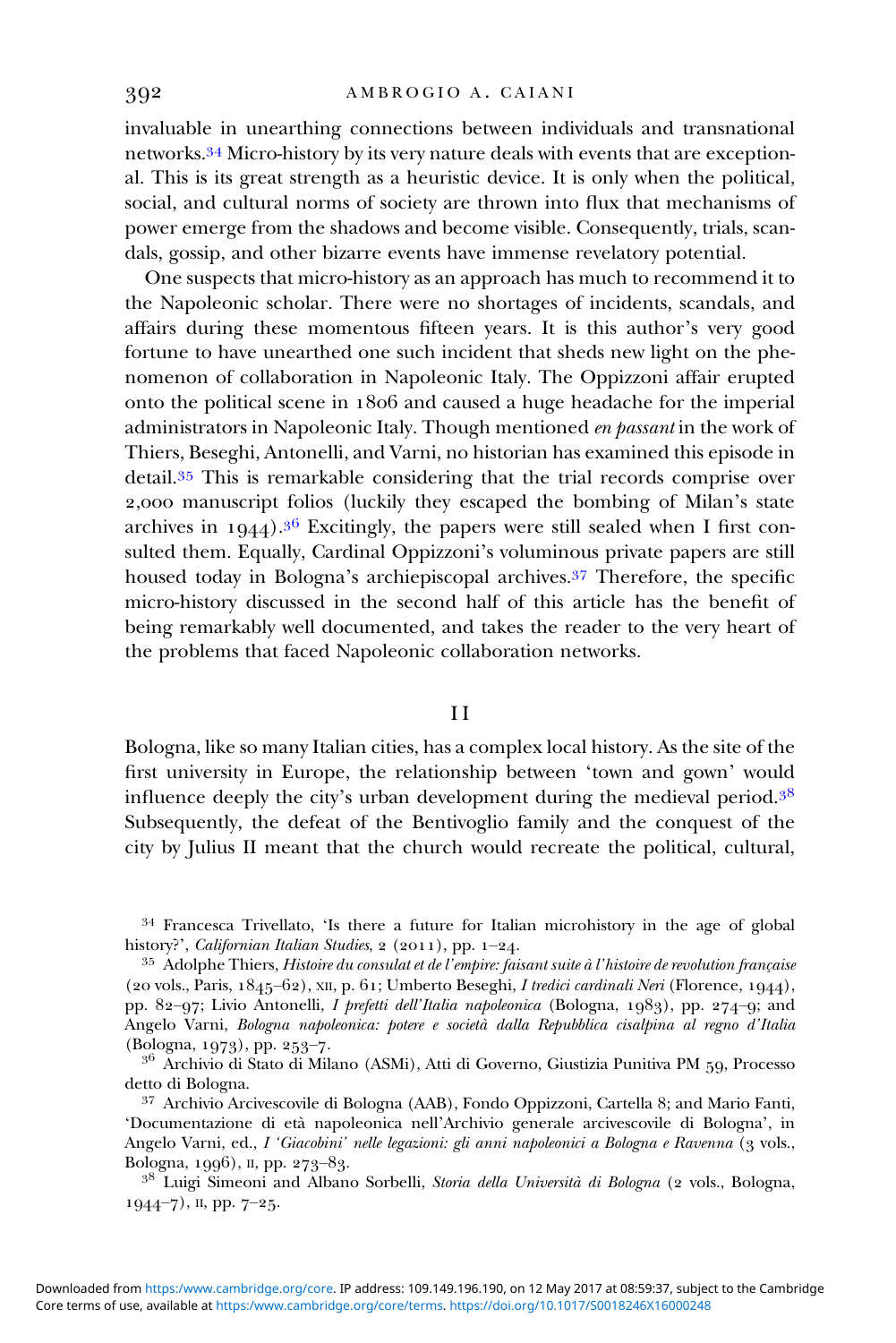<span id="page-9-0"></span>and economic topography of the city in its own image.<sup>39</sup> By  $1796$ , the archdiocese comprised 6 cathedral chapters,  $404$  parishes ( $53$  *intra-muros*), and no fewer than 25 monasteries. Comparatively, in Bologna the ratio of religious to lay inhabitants was 1 to 17 whereas in Milan it was 1 to  $60.^{40}$ 

The Sistine decrees of  $1559$  established a senate and other political institutions to administer the citizenry. $4<sup>1</sup>$  This charter established the basic constitutional framework under which the municipality was governed for almost three centuries. The papal legations of Bologna, Ferrara, and Ravenna, not to mention their fertile countryside, were among the most economically significant provinces of the patrimony of St Peter. The papal legates, despite their bad nineteenth-century reputation, ruled these provinces with a light touch and local autonomies, especially in the realm of taxation, were respected if hardly relished by St Peter's successors.

Traditional and popular histories of the city characterize the eighteenth century as a time of stagnation. Such a vision is not entirely fair given that even the papal states could hardly remain immune from the enlightened reformism that was taking place in Lombardy, Tuscany, and Modena.<sup>42</sup> Under Benedict XIV and Pius VI, significant, though slow, judicial, economic, and fiscal reforms were taking place.<sup>43</sup> Certainly, Bologna was not a place of opportunity for young men and mid-grade administrative personnel. Political power was shared between a cardinal legate and a senate composed of fifty aristocrats. This elite constituted a tiny minority in a city of  $63,000$  inhabitants (half the size of Milan).<sup>44</sup> The senatorial oligarchy, supported by private policemen/thugs, known as sbirri, did their best to resist central authority's incursions into the municipal administration. Attempts by the criminal court, the Tribunale del Torrone, to pursue modernized rather than patrimonial forms of justice met with violence. Indeed, a number of reformist magistrates were dispatched with harquebus shots while conducting criminal prosecutions.<sup>45</sup>

The arrival of the French in  $1796$  must have built up expectations amongst the educated bureaucratic milieu of this city. On his arrival, General

<sup>39</sup> Aldo Berselli and Angelo Varni, eds., Storia di Bologna: Bologna in età contemporanea, IV  $(Bologna, 2010), pp. 1-4.$ 

 $1^{40}$  Ivana Pederzani, Un ministero per il culto: Giovanni Bovara e la riforma della chiesa in età napoleonica (Milan, 2002), pp. 98-105; Ugo Da Como, Atti delle assemblee costituzionali italiane (Rome, ), p. ; Filiberto Agostini, La riforma napoleonica della chiesa nella repubblica e nel regno  $d'Italia, 1802 - 1814$  (Vicenza, 1990), pp. 114-18.

<sup>41</sup> Giancarlo Angelozzi and Cesarina Casanova, La giustizia criminale in una città di antico regime: il tribunale del torrone di Bologna secc. XVI–XVII (Bologna, 2008), pp. 21–41.

<sup>42</sup> M.S. Anderson, 'The Italian reformers', in Derek Beales and Hamish Scott, eds., Enlightened absolutism: reform and reformers in later eighteenth-century Europe (London, 1990), pp. 55-74.

 $43$  Venturi, Italy and the Enlightenment, pp. 225-64.

 $44$  Zaghi, L'Italia di Napoleone, pp. 82-4 and 104-5.

<sup>45</sup> Giancarlo Angelozzi and Cesarina Casanova, La giustizia criminale a Bologna nel XVIII secolo e le riforme di Benedetto XIV (Bologna, 2010), passim.

Core terms of use, available at <https:/www.cambridge.org/core/terms>.<https://doi.org/10.1017/S0018246X16000248> Downloaded from <https:/www.cambridge.org/core>. IP address: 109.149.196.190, on 12 May 2017 at 08:59:37, subject to the Cambridge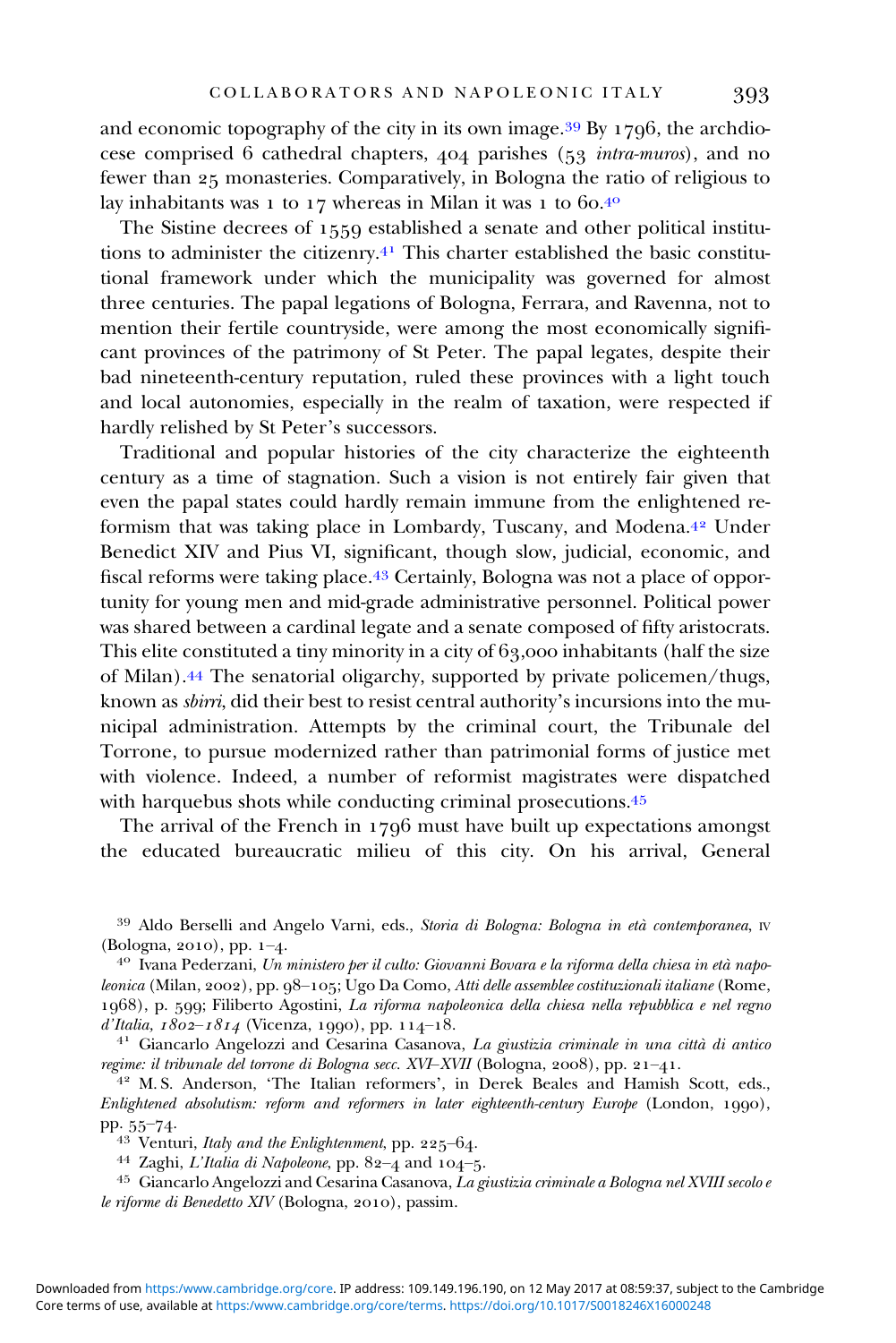<span id="page-10-0"></span>Bonaparte hinted that Bologna might expect a restoration of the medieval Libertas it had lost in  $1506$ . The first modern Italian constitution was proclaimed in the Cathedral of St Petronius. Briefly, from  $26$  April to  $27$  July 1797, the city was the capital of the short-lived Cispadane Republic.<sup>46</sup> Many students, lawyers, and minor aristocrats greeted the French enthusiastically as they saw opportunities for advancement and adventure in the new republican regime. The Circolo Costituzionale of Bologna was a decided breeding ground for future Napoleonic collaborators.<sup>47</sup> The subsequent incorporation of these lands into the larger Cisalpine Republic was something that deeply irked Bolognese sensibility and ignited a rivalry with Milanese elites. Equally, the peasantry of the surrounding countryside and even the artisanal workers of the city showed themselves little enthused by their new masters, who quickly made significant demands in terms of taxation and requisitions.

The re-conquest of Bologna in  $1800$ , and the subsequent  $1802$  revolts of the Bolognese, were a turbulent period for the city and revealed that its loyalty could not be taken for granted. $4^8$  Yet, by the time Napoleon transformed his Italian client republic into his first satellite kingdom in  $1805$ , much had been done to promote harmony in the department of the Reno, of which Bologna was the administrative centre. The city was made the institutional seat of the University, National Institute, Academy of Fine Arts, and Collegio dei Dotti. With the incorporation of the Venetian departments into the client state, in years following the battle of Austerlitz, Bologna now found itself on a central artery that linked Milan and Venice to the rest of the triskelion-shaped northern Italian kingdom.<sup>50</sup> With the forced retirement of Melzi in 1805,<sup>51</sup> Bolognese elites now occupied the pinnacle of society in the new kingdom. The secretaryship of state, the Italian Ministry of Foreign Affairs, the Italian grandmastership of the horse, and the position of the cardinal archbishop of Milan were all offices held by Emilian collaborators of Napoleon.<sup>52</sup> Yet this appearance of success and growing importance hid from sight lingering jealousy and resentments.

It was some weeks after the battle of Austerlitz that events of the micro- and local history in question began. January 1806 was a particularly busy period for the surgeon Gaetano Gozzi. He was charged officially, by the prefectural police, with ministering medical treatments to the workers of several tolerated brothels

 $4^6$  Berselli and Varni, eds., Storia di Bologna, pp. 8–20.

<sup>47</sup> Umberto Marcelli, *Il Gran circolo costituzionale e il Genio democratico, 1797–1798* (3 vols., Bologna, 1986).

5º Emanuele Pagano, Enti locali e stato in Italia sotto Napoleone: repubblica e regno d'Italia, 1802-

 $5<sup>2</sup>$  Ibid.

 $4^8$  Varni, *Bologna napoleonica*, pp.  $111-44$ .

<sup>&</sup>lt;sup>49</sup> Zaghi, *L'Italia di Napoleone*, pp.  $113-14$  and  $211-17$ .

 $1814$  (Milan, 2007), pp. 73-4.

 $5^1$  Zaghi, L'Italia di Napoleone, pp. 49–52.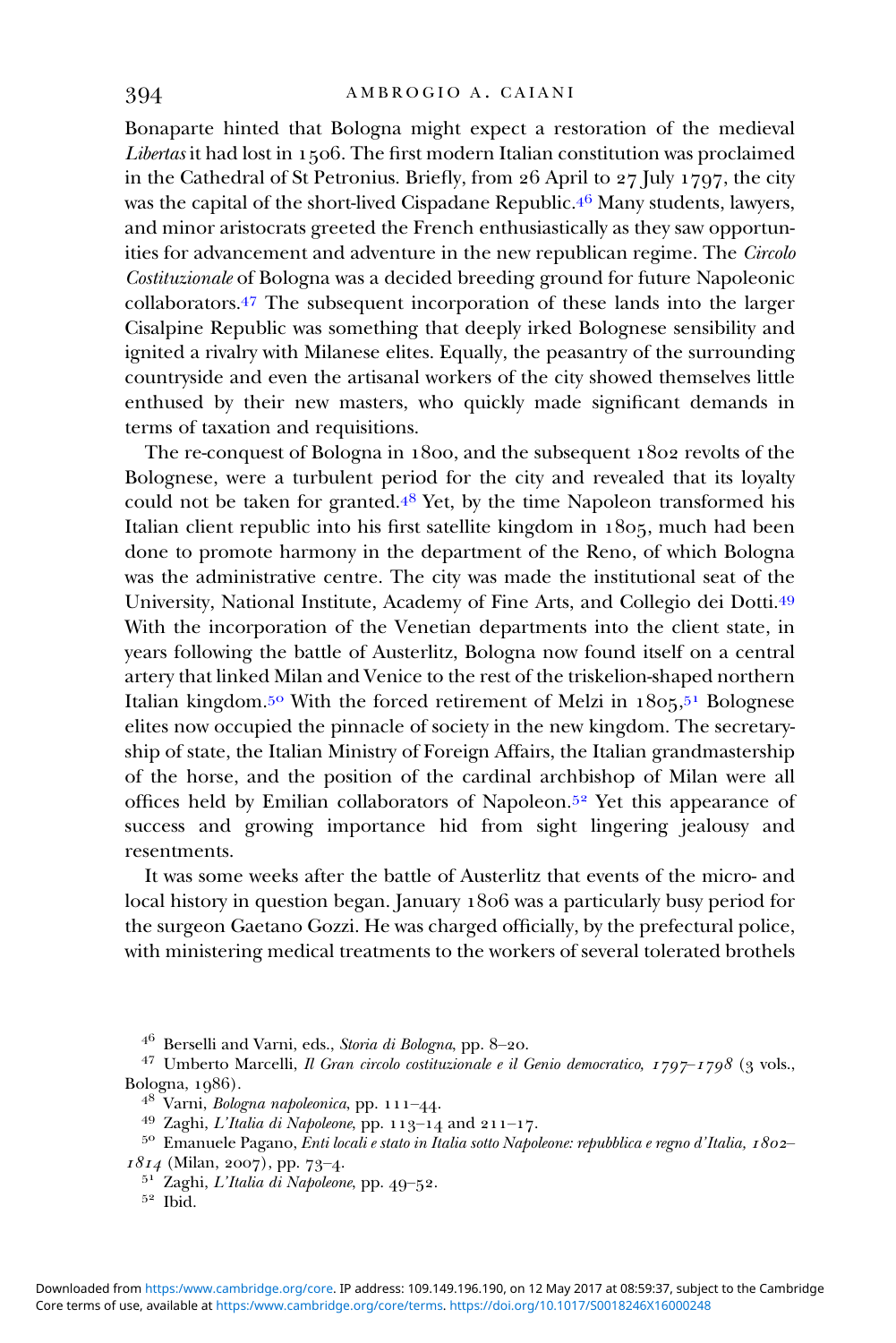<span id="page-11-0"></span>of Bologna.<sup>53</sup> Following the legacy of enlightened absolutism, the French empire had sought to regulate and limit the health hazards that followed in prostitution's wake with unprecedented vigour.<sup>54</sup> The therapies designed to cure venereal disease in the early nineteenth century were decidedly unpleasant, requiring the administration of mercury to the affected areas.<sup>55</sup> On this dark night, Gozzi was summoned by a mistress of a brothel called Maria Cenasi (also lovingly known as the 'Diavoletta' or little-she-devil). One of her girls, the fourteen-year-old Anna Naldi, a recent recruit to her profession, had contracted gonorrhoea and required medical attention. The surgeon Gozzi obedient to his medical vocation started treating his patient. As the girl cried in agony her mind must have strayed to the potential culprits who had bestowed this horrid affliction.

As the pain became unbearable, she suddenly screamed in a loud voice, 'damn those red socks and that crimson skull cap'. Initially, Gozzi did not think to enquire as to her meaning and merely suspected she was euphemizing. But, as proceedings continued, he realized that her words were intended to allude to the identity of a specific individual. The surgeon, curious as any man in his position would be, asked the girl to explain herself. She answered nonchalantly 'I mean the boss of the city's priests.'<sup>56</sup> Within days, rumours started to circulate throughout the city that Cardinal Oppizzoni, the archbishop of Bologna, had 'deflowered' an adolescent girl and induced her into a life of prostitution.

Oppizzoni was one of Napoleon's most favoured prelates and an ecclesiastical high-flyer. He had possessed the enviable ability, aided by his aristocratic birth as the son of a Milanese count, to be not only in the right place at the right time but, more importantly, he had proved remarkably versatile when it came to politics. Through his Greppi, Trivulzio, and Barbiano di Belgiojoso cousins he was related to many of the enlightened aristocrats who had sought to push forward Joseph II's programme of reform.<sup>57</sup> As archpriest of the Duomo (Cathedral) of Milan he had welcomed the French invaders. During the negotiations at the 'Comices de Lyon', which created the Italian Republic  $(1802-4)$ , he had been the archbishop of Milan Cardinal Visconti's deputy. The sudden death

53 Sara Accorsi and Anna Natali, Salariate dell'amore: storie e faccendi meretrici nell'Ottocento bolognese (Bologna, 2010), pp. 111-50; and Maurizio Garuti and Anna Natali, Amori illeciti nella legazione pontificia di Bologna (Bologna, 2007), pp. 159-83.

54 ASMi, Atti di Governo, Giustizia Punitiva PM 59, Atti Originali, Doc. 14, Adi 16 marzo 1806, Witness statement of Gaetano Gozzi.

 $55$  Joan Sherwood, Infection of the innocents: wet nurses, infants, and syphilis in France, 1780–1900 (Montreal, 2010), pp. 12-23.

 $5^6$  ASMi, Atti di Governo, Giustizia Punitiva PM 59, Atti Originali, Doc. 14, Adi 16 marzo 1806, Witness statement of Gaetano Gozzi, fo. 1.

 $57$  Danilo Marrara, Ceti dirigenti municipali in Italia e in Europa in età moderna e contemporanea (Pisa, 2005), p. 31; Anon., Applausi poetici a S. E.za. Rev.ma. il Sig Carlo Oppizzoni in occasione del suo ritorno dalla Francia (Bologna, 1814); M. Petrocchi, La restaurazione romana (Florence, 1943); Ugo Da Como, I comizi nazionali a Lione (3 vols., Rome, 1934-40).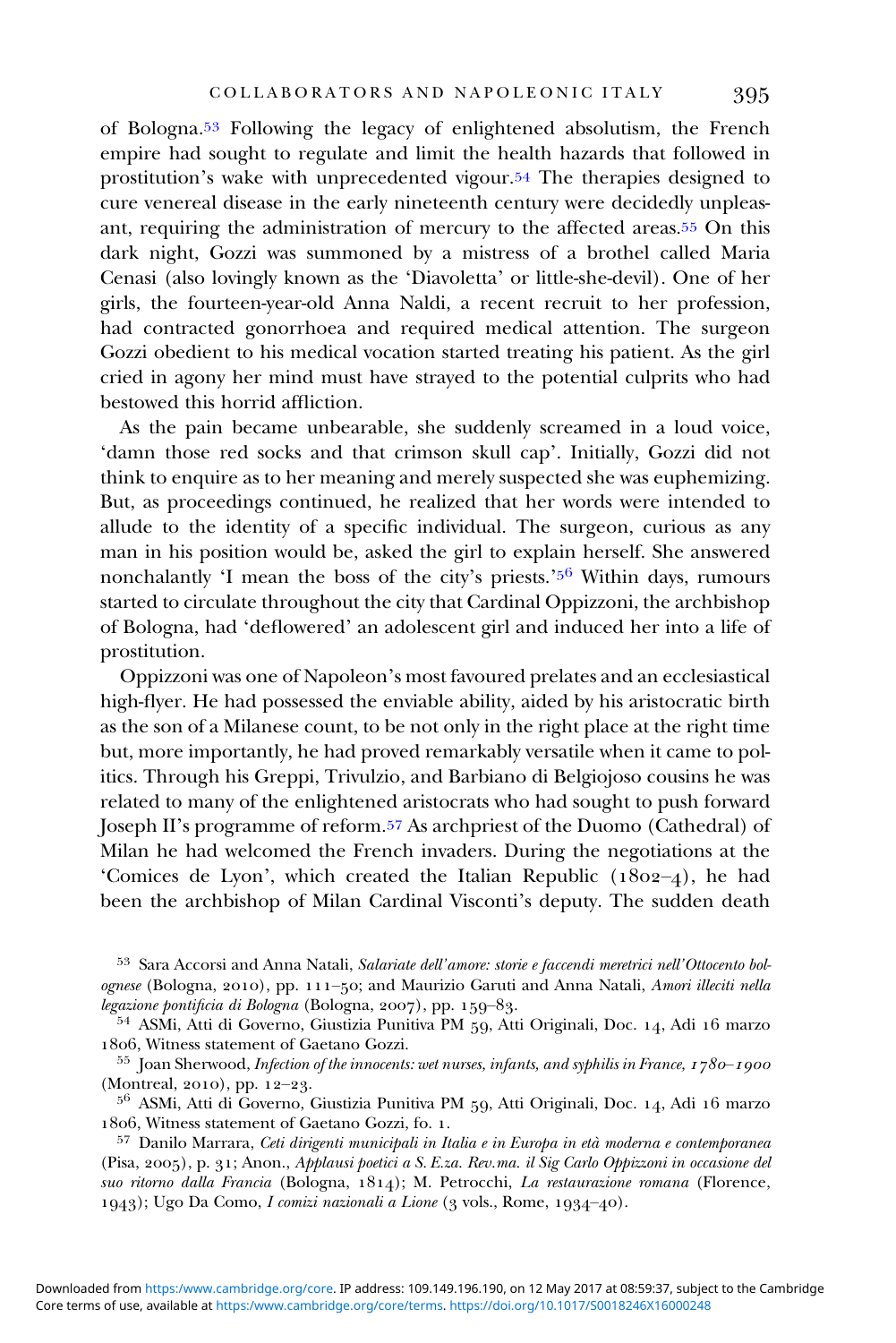<span id="page-12-0"></span>of the latter during the banquet, held in honour of Italian deputies, meant that the young archpriest was thrust into the limelight and took over from his dead patron.

He showed himself a reliable and pliant ecclesiastical client of France. He approved the repressive organic laws intended to supervise the activities of the church (which Rome subsequently disavowed) and voted for Napoleon to become president of the Italian Republic. Two years later, he was a senior member of the team which, under Cardinal Caprara's stewardship, negotiated the Italian Concordat of 1803. $5^8$  His accommodating stance before his French masters paid dividends. In 1802, he was made archbishop of Bologna and in , received the cardinal's galero, which, at the age of thirty-five, was an impressive achievement.<sup>59</sup> He was also made a member of the *corpo legislativo* in the same year, which effectively made him a member of Napoleon's Italian parliament.<sup>60</sup> Such eminent ecclesiastical friends were literally a godsend to the Napoleonic regime. Oppizzoni's adherence to the kingdom of Italy had little ideological content and mainly sought to promote harmonious relations between church and state.

This crucial clerical collaborator was the man whom the young Anna Naldi accused of being the source of her venereal affliction. The surgeon, Gozzi, decided to bring the matter to the attention of the city's police. These officials in turn made very far from discreet enquiries and gave the impression that they were preparing a prosecution against this prince of the church. Subsequent trial proceedings highlight how outbursts of laughter and loud jocular discussions in their headquarters alerted many passers-by that something unusual was afoot.<sup> $61$ </sup> The records demonstrate that in an age when newspapers were heavily censored, word of mouth and rumour proved very effective media for the dissemination of, admittedly, unreliable information. Thanks to the city's many taverns, especially the seediest den, the hostelry of the Three Hunchbacks, the cardinal's sexual proclivities were debated keenly.  $62$ Bizarrely, no one questioned why the prelate had chosen a rather downmarket prostitute in fragile health rather selecting a healthy, witty, and high-

 $5^8$  Arru, Concordato Italiano del 1803, pp. 40-4 and 77.

 $59$  He would hold both of these positions until his death in  $1851$ , and would quell no fewer than two revolutions in his diocese. G. Natali, Il cardinale Oppizzoni legato a latere per le quattro legazioni dal 21 marzo al 31 maggio 1821 (Bologna, 1931).

 $60$  Roberti, Milano capitale napoleonica, I, p. 267.

 $^{61}$  ASMi, Atti di Governo, Giustizia Punitiva PM 59, Atti Originali, Doc. 2, 2 marzo 1806, Witness statement of Giovanni Francesco Da Vita, fos.  $1-9$ . This witness first heard rumours of the Oppizzoni affair in the public house (Bottega) run by Tommaso Pirotti. He names twelve individuals who discussed this case and describes how it spread by word of mouth to the nearby Caffè degli Stelloni and then further afield; and Doc.  $11, 14$  marzo  $1806$ , Witness statement of Gaetano Zurla, fos.  $1-4$ . This testimony confirms that police laughter and jocularity over the affair alerted local residents that something was afoot.

 $62$  ASMi, Atti di Governo, Giustizia Punitiva PM 59, Atti Originali, Doc. 12, 15 marzo 1806, Witness statement of Tommaso Mezzopiede Parroco di S Benedetto, fo. 1.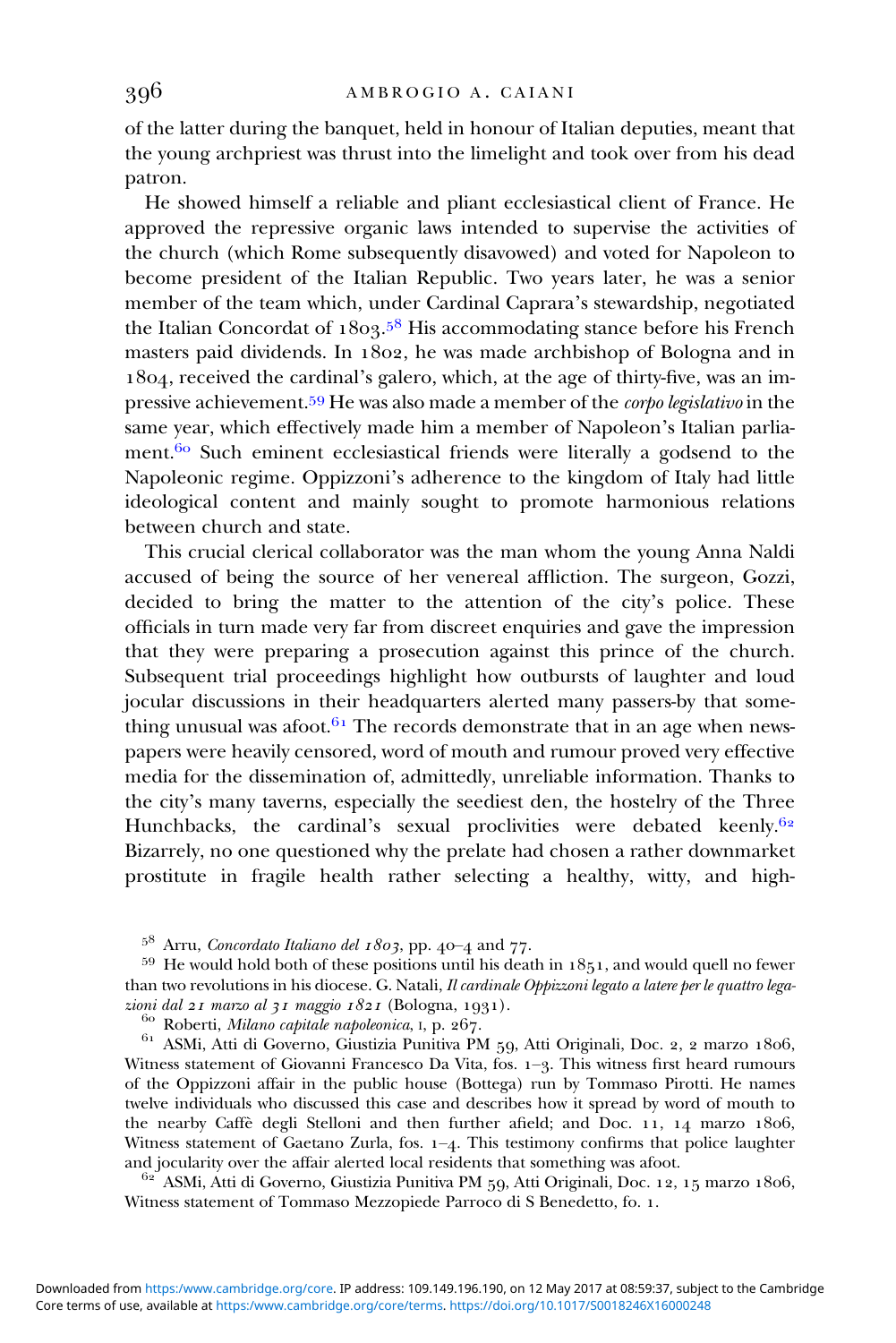<span id="page-13-0"></span>maintenance courtesan instead. $63$  Almost immediately, songs, ballads, and modified versions of the psalms describing the cardinal's over-zealous care of the souls entrusted to him were in circulation. Oppizzoni realized that the situation was untenable.

At nightfall, the cardinal packed his bags and headed for the imperial palace at Monza. The viceroy, Eugène de Beauharnais, was more than a little surprised to be roused by the cardinal in a state of great nervous excitement. He stated that he had been slandered, and refused to return to Bologna until his name was cleared and his innocence vindicated. Eugène promised every support but, true to his step-father's instructions, contacted Paris. The emperor's gut response showed that he had a rather minimalist approach when it came to child protection:

I am surprised and angry about what has happened to the archbishop of Bologna. Write to the prefect, if this affair is still kicking up trouble, have the girl and her procuress locked up in Bicêtre. Translate this term into a Milanese equivalent. Tell him that I honour the Cardinal Oppizzoni and that I have no intention that a go-between and a girl will compromise such a respectable person, even if in truth he may have his weaknesses. There is no question of this.<sup>64</sup>

The emperor's reference to Bicêtre (a borstal in Paris for young offenders) highlights he was thinking in decidedly French terms. He wanted to defuse the situation with a light custodial punishment for Anna Naldi. This is a good example of 'mistranslation', where the centre issued commands that were culturally specific, and fundamentally misunderstood the Italian context. A light touch à la française in this affair was not going to resolve the issue. Three weeks later the situation showed absolutely no sign of abating. Napoleon wrote more than a little irked that:

If Cardinal Oppizzoni is innocent, the injury visited on him demands vengeance; if instead he is guilty the circumstance is no less serious. Talk on my behalf to the cardinal; make him aware of my opinion in this matter, if the allegation is true, I still hold the administration of Bologna guilty [of being indiscreet], and if the facts are false, exemplary punishment must be meted out. If, in fact the accusation is not true, order the prostitute, her procuress and the man who impersonated the cardinal to be arrested, and give great éclat to this infamous affair; but you must be absolutely sure of the facts. $65$ 

One suspects that Napoleon, with his rather low estimation of human nature, thought that there was no smoke without a fire. The emperor wanted a cover up only if the facts went against the cardinal. It was inconceivable that a

<sup>&</sup>lt;sup>63</sup> Cf. Erica-Marie Benabou, *La prostitution et la police des moeurs au XVIIIe siècle* (Paris, 1987); and Nina Kushner, Erotic exchanges: the world of elite prostituion in eighteenth-centry Paris (London,  $2013$ ).

 $64$  Napoléon Bonaparte, Correspondance générale, No. 11616, 7 mars 1806, vi, p. 194.

 $65$  Ibid., No. 11788, 27 mars 1806, vi, pp. 276-7.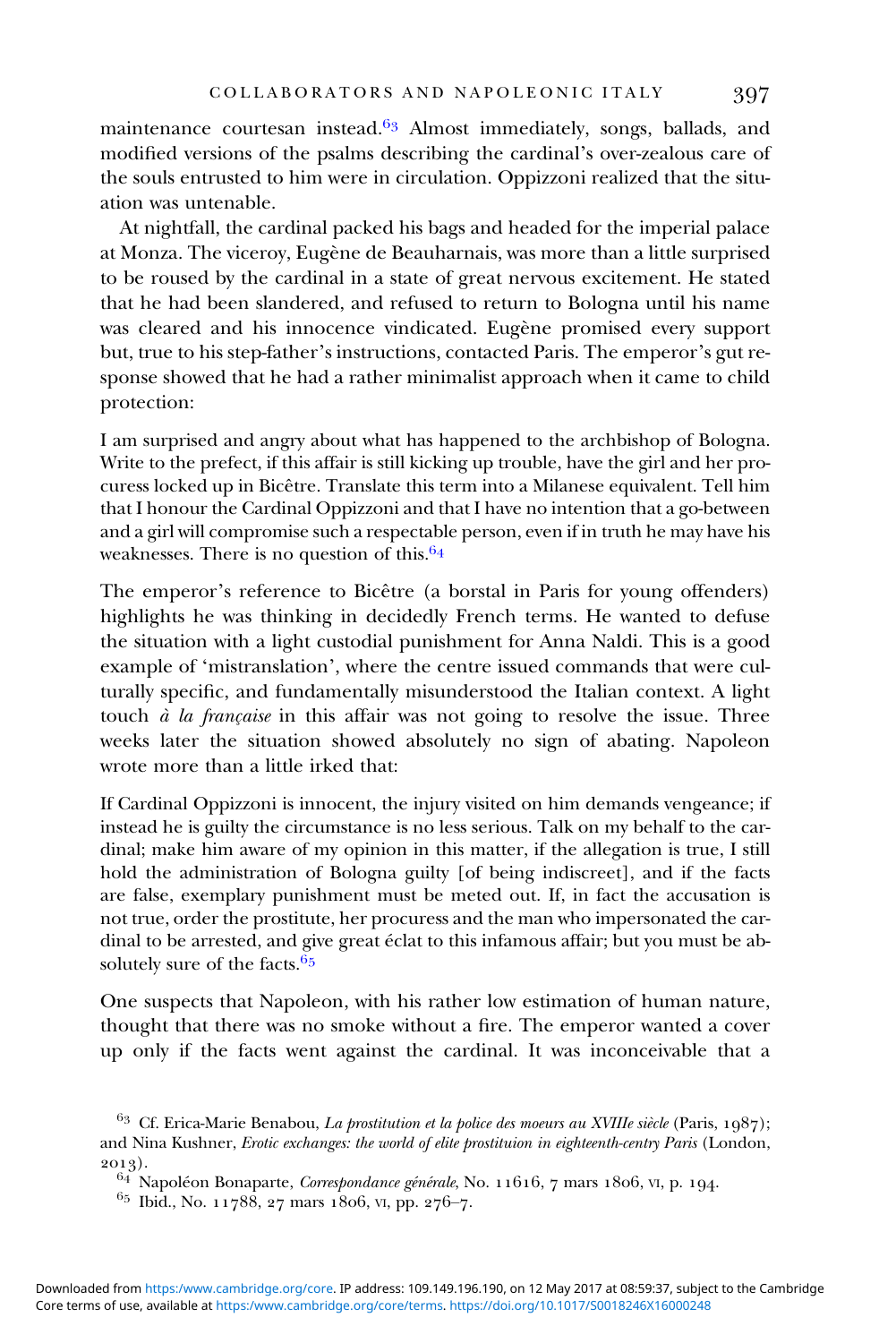fourteen-year-old prostitute could compromise a man perched at the summit of the Catholic hierarchy. After all, the emperor had stated that 'bishops were merely prefects with red socks', that is, they like bureaucrats were state officials. In this respect, he showed a fundamental misunderstanding of religion, typical of post-revolutionary French mind-sets. Catholic religious issues, especially those relating to clergymen, could not be tackled solely through secular means.

The cardinal, after receiving further reassurances by the viceroy, became decidedly over-confident. He wrote to Rome an emotional letter asking what he should do if those who had sullied his name were condemned to death. The cardinal secretary of state Consalvi<sup>66</sup> replied in the following, chilling, manner:

If this is the case [that those guilty of slandering you are condemned to execution] your eminence will behave in the conciliatory manner of the good shepherd and will make overtures that the accused be saved from the death penalty. If his pastoral offices fail to be effective his eminence will have played a role above reproach and his conduct, on the contrary, will be considered praiseworthy by all.<sup>67</sup>

There was something of the surreal in these daydreams shared between clergymen, who ignored how French penal legislation since the 1790s tended towards leniency in cases of injurious speech, calumny, libel, and slander.<sup>68</sup> Most damaging of all, the cardinal was handicapped by the fact that Rome had never recognized officially the state's criminal jurisdiction over clergymen. Therefore, Oppizzoni refused to have any direct role in his own trial. This meant that the judicial authorities of the Italian kingdom were expected to conduct a prosecution for slander when nobody officially would appear in court claiming to have been injured or libelled.

Meanwhile, elsewhere, events were taking an unexpected turn. Late on the evening of 28 February 1806, the sentries at the city gates of Bologna did not anticipate further activity. This largely explains why they were taken by surprise when an official government carriage carrying Giovanni Villa, the undersecretary of state for police, arrived in the city. $69$  This official's first port of call was the barracks of the local gendarmerie (military police). Here, armed with a ministerial letter conferring unlimited powers to execute his secret mission, he ordered that Colonel Zanetti place at his immediate disposal two armed gendarmes in civilian dress.

 $^{66}$  John Martin Robinson, Cardinal Consalvi, 1757-1824 (London, 1987); and Ercole Cardinal Consalvi, Mémoires du Cardinal Consalvi (2 vols., Paris, 1866), I, pp. 458-602.

 $67$  AAB, Fondo Oppizzoni, Cartella 8, Fasc. 1, Doc. 10, 29 aprile 1806, fos. 1-3.

 $^{69}$  ASMi, Atti di Governo, Giustizia Punitiva PM 59, Processo detto di Bologna da riporsi in Archivio, Doc. 5, 3 marzo 1806, Villa's Report to Guicciardi, fos. 1-4.

<span id="page-14-0"></span>

 $68$  See § 11, 'Calomnies, injures, révélations des secrets', in Code pénal (Paris, 1810), pp.  $81-4$ ; and for a broader survey, see Charles Walton, *Policing public opinion in the French* Revolution: the culture of calumny and the problem of free speech  $(Oxford, 2009)$ , pp.  $99-123$  and  $150 - 92.$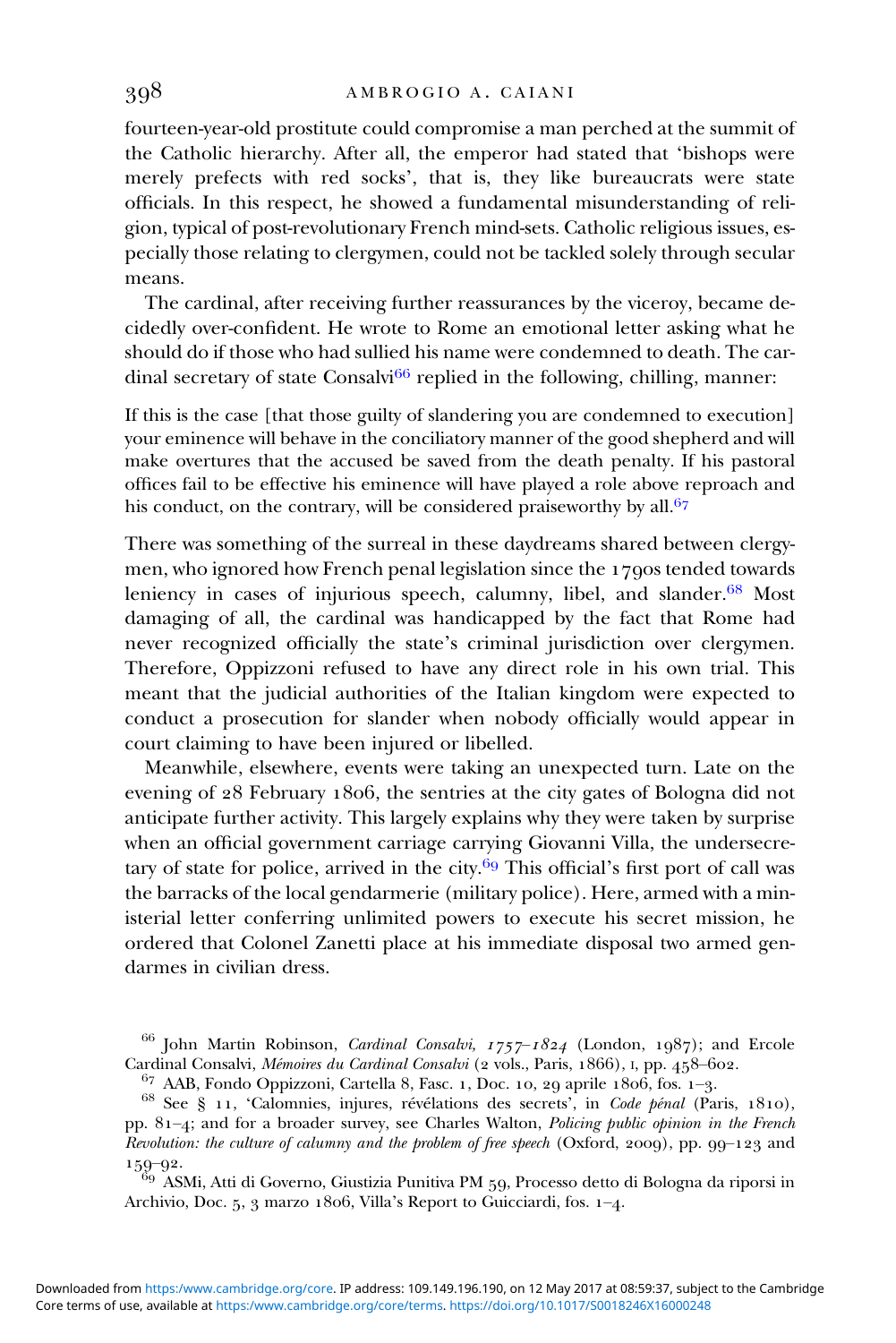<span id="page-15-0"></span>Thus, in the company of these two military policemen, he proceeded to the prefecture. Here, he informed the astounded prefect Teodoro Somenzari that he was ordered by Diego Guicciardi, the director general of police, to confiscate all papers relating to the Oppizzoni affair. Initially, the prefect panicked and claimed to be unable to locate the key to the strongbox containing these papers.<sup>70</sup> Villa insisted and the files were eventually surrendered into his custody. He then visited Luigi Valdrighi, an eminent jurist who, at this time, was president of the court of appeal of Bologna, and informed him that he was to begin instantly an investigation into the police's activities against the cardinal.<sup>71</sup> He then took Anna Naldi and her procuress, the elderly Maria Benetti, into custody and transferred them to the more secure prison of Monza near Milan.

Soon after Villa's return to Milan, the prefectural police of Bologna was disbanded and reorganized. The former head of police Giulio Ceregalli and his secretary Andrea Rasinelli were placed under house arrest.<sup>72</sup> The prefect was recalled to Milan, where he was to account for his conduct before the viceroy. In the meantime, Valdrighi set about the task of uncovering what the police had been up to over the previous two months. While, on the face of it, it seemed that Ceregalli and his subordinates had merely initiated proceedings against Anna Naldi for libelling the archbishop of the city, soon a more complex and disturbing reality was uncovered. Doctor Gaetano Caneti, a disbarred and rather shady lawyer, had acted as notary during the interrogations undertaken by the police. He was immediately arrested and bullied into a confession.

After some weeks in prison, and fearing for his future, he made some startling revelations. He alleged that the papers confiscated from the prefect represented only a fraction of the depositions actually recorded. He affirmed that he had personally witnessed Rasinelli burning the greater part of the official records in order to cover his tracks.<sup>73</sup> It was alleged that pressure had been put on the witnesses to identify the cardinal and that witness statements had been deliberately modified so that they corroborated Naldi's accusations. To president Valdrighi's increasing concern, a conspiracy seemed to emerge in which the prefect had instructed, or at least turned a blind eye to, his police's inept attempts to ensnare the cardinal in a sexual scandal. The local constabulary seemed to be guilty, at the least, of having abused their authority, if not of criminal conspiracy.

Equally worrying for Valdrighi was the growing evidence that the friends and family of the officers in question were putting pressure on the witnesses not to

 $7<sup>2</sup>$  Ibid., Doc. 7, 3 mai 1806, Guicciardi to Luosi.

<sup>73</sup> Ibid., No. 38, 'Rapporto concernente tutte le indagini fatte e deposizioni assunte dalla direzione di Polizia generale per mettere nella possibile maggior luce l'affare che motivò il riclamo del Sig Cardinale Oppizzoni.'

 $74$  Ibid., No.  $38$ , parte II and III.

<sup>&</sup>lt;sup>70</sup> Ibid.

 $7<sup>1</sup>$  Ibid.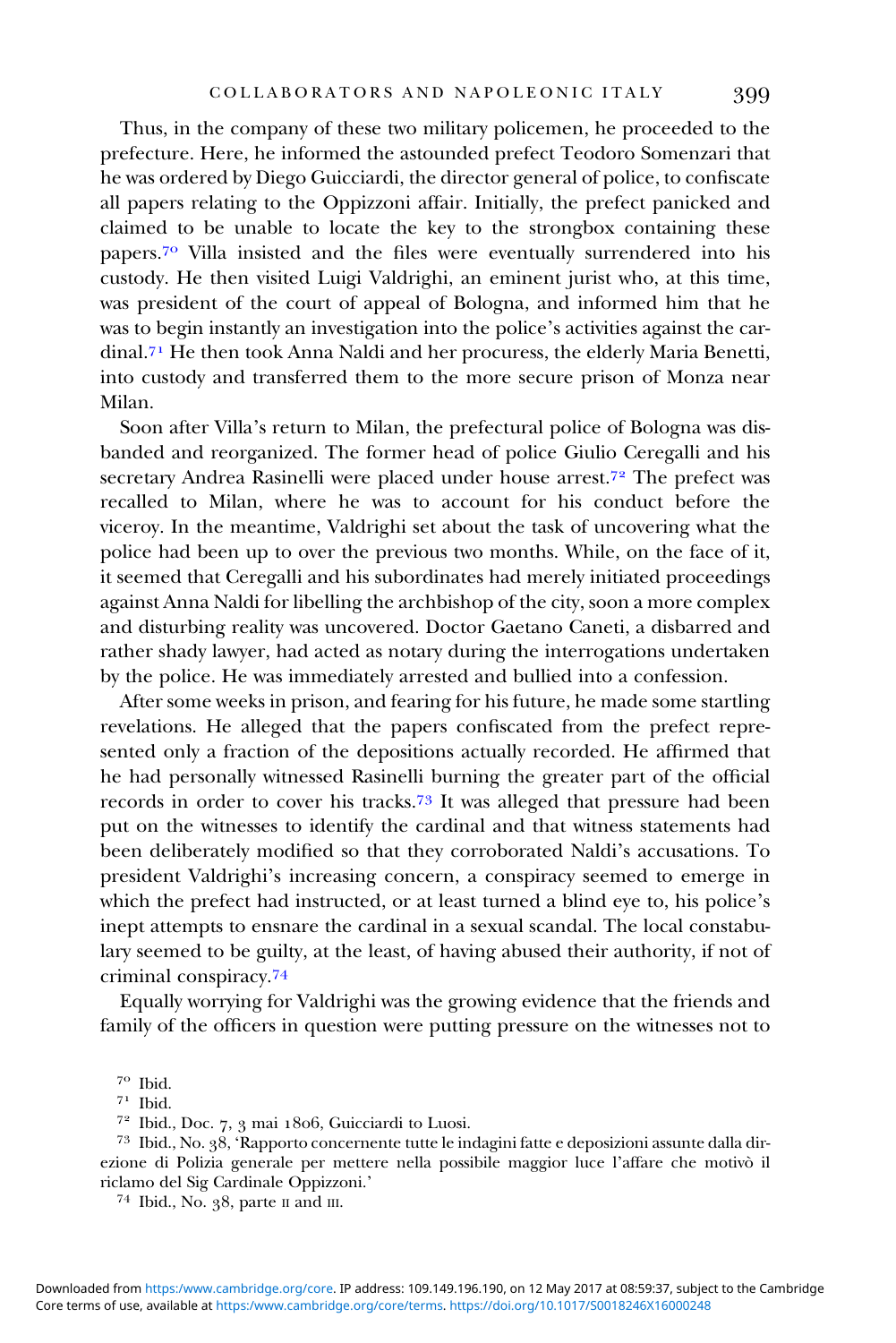<span id="page-16-0"></span>give evidence against their kin. For the government in Milan, it became necessary for proceedings to be transferred to more neutral ground. Within days, the papers of the trial and the former police of Bologna were heading in the direction of the state prisons in Milan. A very alarming situation was arising, which had the potential of bringing into disrepute the law enforcement system in the Italian kingdom. Those who had pursued Oppizzoni found themselves the victims of their unsolicited zeal.

The other protagonist of this affair was the prefect Teodoro Somenzari. Unlike Oppizzoni, he had been among the most zealous supporters of the French invasion during the late  $1790s$  and a prominent Italian Jacobin. Although of Mantuan birth, he had left his native city and joined forces with the radicals of Bologna. Indeed, he was a friend and client of none other than the prominent Bolognese radical Antonio Aldini, who in 1805 had been appointed secretary of state for the kingdom of Italy.<sup>76</sup> Somenzari was a competent administrator, who quickly rose through the ranks. Having said this, his ascent had been interrupted briefly in 1800 when he became an Austrian prisoner during the brief Habsburg re-conquest of northern Italy.<sup>77</sup> He spent at least six months in the decidedly unpleasant Austro-Croatian fortress of Bocche di Cataro (present-day Boka Kotorska in Croatia). One can speculate reasonably that during his detention his hatred of the ancien régime aristocracy and religious establishment sharpened.

In many ways, the future Somenzari–Oppizzoni rivalry mirrored (or was a more intense and localized version of) the Aldini–Melzi split which had blighted the summit of the northern Italian satellite state.<sup>78</sup> All these men, on the surface at least, collaborated with the French empire, but they did so for vastly different reasons. The 'ancien régime heritage' and 'reluctance' of Melzi–Oppizzoni bore little similarity to the more ideological 'republican-liberal apprenticeship' and 'mistranslations' of Somenzari–Aldini. Milanese aristocrats sought to promote civil order and administrative rationalization. Former Jacobin Bolognese togati wished to improve the lot of their native town and gain power at the expense of the old nobility. The biggest 'mistranslation' between ruler and ruled surrounded the objective of mobilizing different types of Italians to work in partnership for the benefit of the empire. This policy, known as amalgam, sought to fuse collaborators into a new working composite elite. Even in Metropolitan France, these attempts to forge masses of granite delivered decidedly mixed results. The conflict in Rouen between Cardinal Étienne Hubert de Cambacérès and Jacques Claude Beugnot, the prefect of Seine Inférieure, in many ways (excluding the sexual element) mirrored the

 $75$  Antonelli, I prefetti dell'Italia napoleonica, pp. 94-6 and 145-55.

Livio Antonelli, 'Antonio Aldini e la segreteria di stato a Parigi', in Varni, ed., I 'Giacobini' nelle legazioni, II, pp. 253-72.

Emanuele Pagano, Alle origini della Lombardia contemporanea: il governo delle province lombarde durante l'occupazione austro-russa,  $1799 - 1800$  (Milan, 1998).

 $^{78}$  Cf. del Bianco, Francesco Melzi d'Eril, pp. 214–58.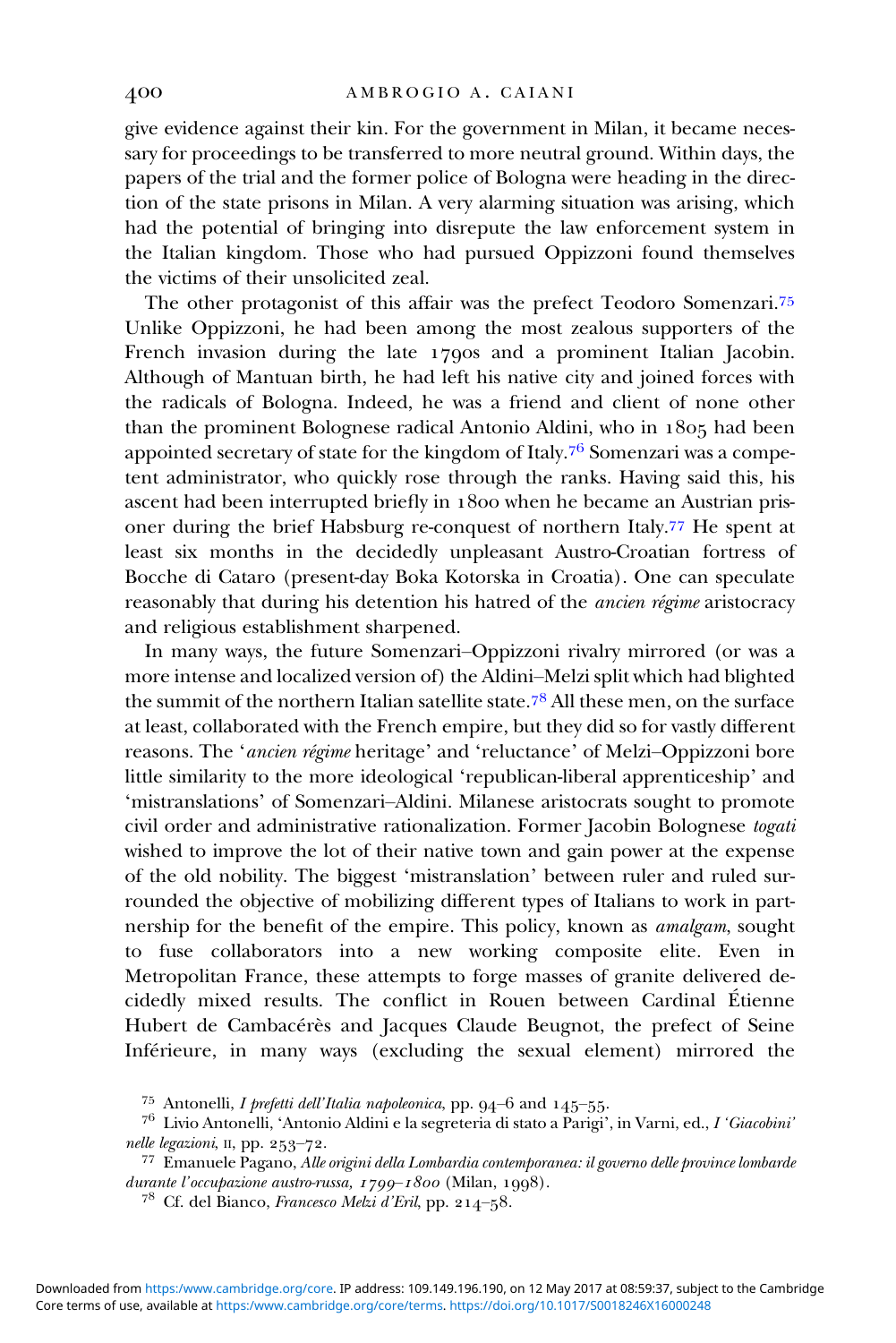<span id="page-17-0"></span>Somenzari–Oppizzoni divide.<sup>79</sup> Former revolutionary politicians and *ancien* régime clerics found it immensely difficult to establish cordial working relations. Such rifts intensified beyond the Alps, as collaborators sought to manipulate the empire to settle old scores with their traditional social and regional rivals.

On his release from Bocche di Cataro, Somenzari quickly became an executive commissioner, and in 1802 was appointed prefect to the department of the Reno, whose administrative capital was Bologna. He seemed the perfect man for the job, having sufficiently radical credentials to appeal to his old Jacobin friends in Bologna and determined enough to follow through on some substantial budget cuts imposed by Milan. <sup>80</sup> Despite being a Lombard, he made himself popular by using local men in the administration and fraternizing amiably with his subordinates, who also shared his radical career path from the triennio Giacobino.

Alas, Oppizzoni, his counterpart with red socks, who had arrived at about the same time, did not endear himself to either the city or its prefect. He was the first-non Bolognese archbishop in centuries, and he brought with him Monsignor Pagani and other Milanese collaborators to help him manage the archdiocese. More controversially, his first priority, following government orders, was the reduction of the number of urban parishes from fifty-three to eighteen. $81$  The civic and religious pride of his archdiocese was deeply injured. The cardinal also had a marked dislike, on a personal level, for Somenzari, whom he refused to meet socially. The prefect held monthly receptions and banquets, which were well attended by the elites of Bologna. The absence of the cardinal was a far from subtle snub.

This bad blood reached its zenith in December 1805 when two Te Deums were sung: one to celebrate the victory at Austerlitz and the other peace with Austria. In the first instance, the cardinal waited till the prefect was absent from the city to hold this solemn ceremony. Thus, effectively he erased his rival from the symbolic hierarchy of the city. Second time round, he could not pull the same trick, but he had another up his sleeve. It had been usual for the city's authorities to have places of honour in the metropolitan cathedral for major religious festivities. Somenzari arrived for the second Te Deum to find that no arrangements had been made to receive him and his prefectural staff. Only the French officers of the city's garrison had had spaces reserved.<sup>82</sup> Intense dislike sharpened into searing hatred. It seems too much of a coincidence that a few weeks later Anna Naldi came up with her story. Equally

 $81$  Varni, *Bologna napoleonica*, pp. 195-7.

82 ASMi, Atti di Governo, Giustizia Punitiva PM 59, Processo Contro gli Agenti di Polizia di Bologna, Doc. 1, 25 maggio 1806, Witness statement Vincenzo Zabelli and Carlo Bettoni, 26 maggio , Witness statement Canonico Giovanni Lucio Savioli.

<sup>&</sup>lt;sup>79</sup> Gavin Daly, *Inside Napoleonic France: state and society in Rouen,*  $1800 - 1815$  *(Aldershot,* 2001), pp. 83-6 and 100-4; and Étienne DeJean, Un préfet du consulat: Jacques-Claude Beugnot (Paris, 1907), pp. 341-76.

 $80$  Pagano, *Enti locali e stato in Italia sotto Napoleone*, pp.  $66-103$ .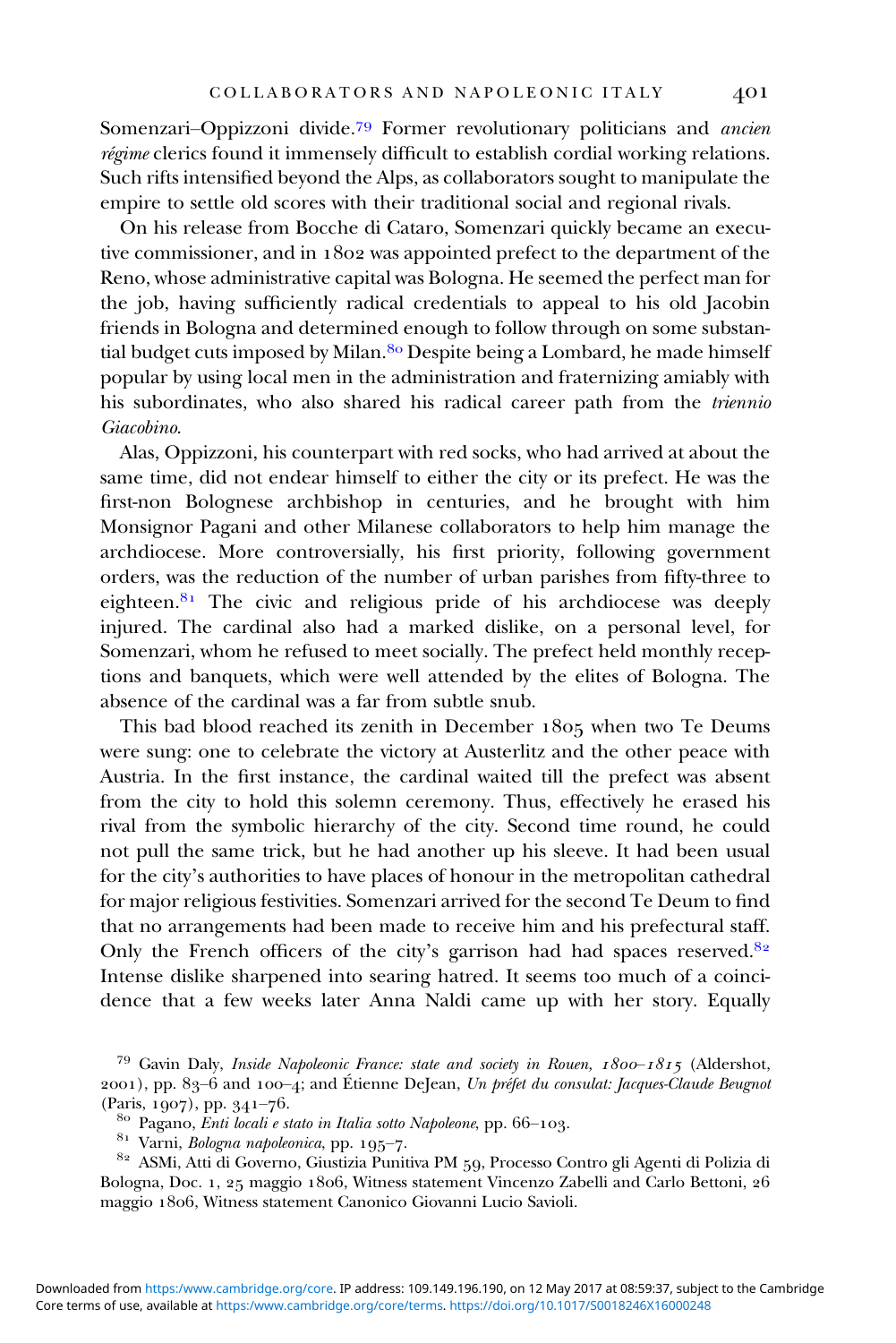bizarre was the fact that the socks of Oppizzoni's predecessor, Cardinal Boncompagni, literally vanished from a second-hand clothes vendor around the same time. $8<sup>3</sup>$  The judges involved in the case wondered whether these had been stolen by an individual linked to the prefect, in order to impersonate and compromise Oppizzoni.

In all of this, one cannot help but feel a certain admiration for Anna Naldi. Her story of clerical abuse was to cause a furore in Milan, Paris, and Rome. Her tale resurrected the municipal rivalries between Milan and Bologna, the hatred of former Jacobins against privileged noblemen. It pitted the state against the church; equally, it made the position of Italy's French imperial masters very, very uncomfortable indeed. This was something of an achievement for a teenage girl disowned and abandoned by her family for having started an unsuitable relationship with a papal *sbirro* in her youth.<sup>84</sup> Was she a clever liar who escaped harsh jail conditions by telling a lie that allowed the prefect of the city to start a campaign aimed at besmirching his ecclesiastical rival's reputation? Or was she the pawn of larger conspiracy, on the part of Bologna's secular elites seeking to rid themselves of a troublesome priest? We will never know the precise answer but her allegations of sexual misconduct certainly made the relationship between the empire and its collaborators tense for much of  $1806$ .

By March, Napoleon and his administrators realized that they were being forced to make a choice they had desperately hoped to avoid. Should they support a collaborative prince of the church or a loyal functionary? The situation gained urgency as international circumstances took a decidedly unwelcome turn. Papal neutrality during the previous military campaign against Austria had antagonized Napoleon and he was on the verge of violating the sovereignty of Rome. $85$  His troops were soon to march across the patrimony of St Peter and were to occupy the port of Ancona, one of the most strategic locations on the Adriatic. Diplomatic relations between Rome and the empire moved from diffident collaboration to outright hostility.<sup>86</sup> The growing hostility between church and state during the Napoleonic period, defined as the 'politics of religion', has been treated in great depth elsewhere.

Suffice it to say that the emperor could not afford to lose the few friends he had among the Catholic hierarchy. Equally, his power among the civil service in

 $^{87}$  Jacques-Olivier Boudon, Napoléon et les cultes (Paris, 2002), pp. 245-59; and Michael Broers, The politics of religion in Napoleon Italy: the war against God,  $180I-18I4$  (London, ), passim.

<span id="page-18-0"></span>

 $83$  Ibid.,  $24$  maggio 1806, Witness statement Teresa Franceschelli, owner of bottega nella via Malcontenti.

<sup>&</sup>lt;sup>84</sup> Ibid., Witness statement Antonia Bassi Tognina, prostitute colleague of Naldi.

 $85$  E. E. Hales, The emperor and the pope (New York, NY, 1961), pp. 74-85.

<sup>&</sup>lt;sup>86</sup> For the classic narrative, see Joseph Othenin Bernard de Cléron C<sup>mte</sup> d'Haussonvile, L'Église romaine et le premier empire,  $1800 - 1814$  (5 vols., Paris, 1868-70), II, chs. XXII-XXVII.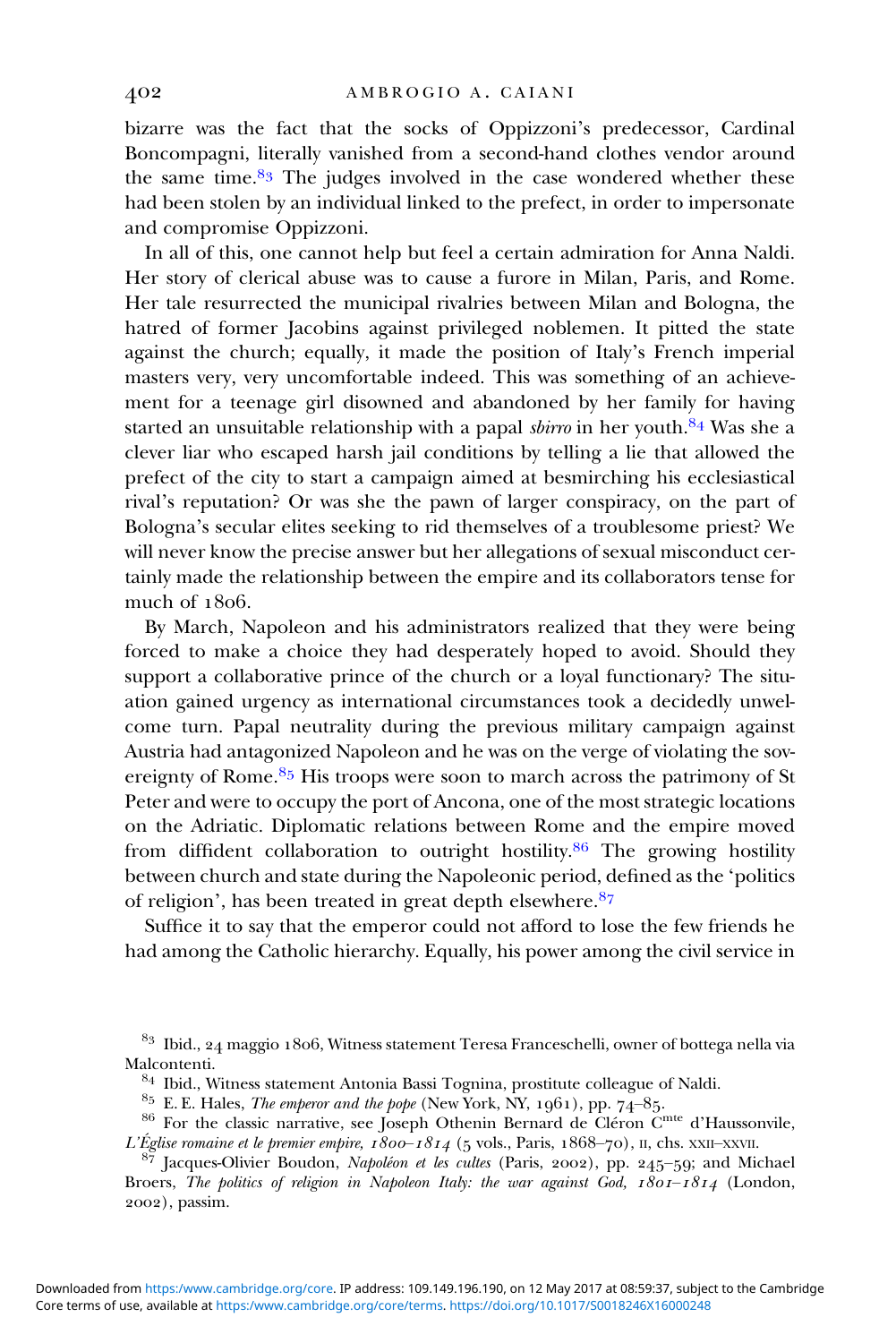<span id="page-19-0"></span>northern Italy relied on competent and committed public servants, like Somenzari. Much later in this affair he wrote to Eugène in the following terms:

My Son, treat well the patriots of Bologna and those whom you call the partisans of Somenzari…In the gravest circumstances, the patriot party is the one which has always shown itself to be most energetic in its support for France and the throne. Public esteem is an empty word; listening to both parties [in this affair], shows how fickle it can be. Place yourself above petty prejudices and small mindedness.<sup>88</sup>

This was a roundabout way of saying that ultimately an exit strategy needed to be found. By the second half of the year, matters were not helped by the fact that the trial against the police of Bologna was producing unexpected results. The praetor (chief prosecutor) of Milan informed the government that in his opinion the conviction of the four people in the dock – Anna Naldi, her procuress, the chief of police and his secretary – was unlikely. His assessment proved prophetic. The magistrates of Milan's appeal court declared on 30 December 1806 that to their mind no abuses, short of errors of judgement, had been committed by the police and that any conviction for libel was unsafe without an injured party. Therefore, all involved in the trial were acquitted. Oppizzoni's only consolation was to be found in the president of the court's final remark that 'it seems safe to conclude that it is morally impossible that the author of the allegations in question was Cardinal [Oppizzoni]'.<sup>89</sup> The attempt to keep all sides of this complicated collaboration network on-board was to alienate many members of this affair.

Somenzari, though innocent of any crime, was still guilty of misjudgement. The government's solution was to transfer him to the new, though decidedly less important, Venetian department of the Passariano (Udine).<sup>90</sup> Here he had a successful career, which culminated in his ennoblement as a baron of the kingdom of Italy. Having said this, he would never again be appointed to a first division prefecture like those of Milan, Venice, or Bologna. Essentially, this affair transformed him from a stormtrooper of the empire into a professional career-bureaucrat who kept his nose clean. $9<sup>1</sup>$  From the final judgement of Milan's appeal court, it could be concluded that the rule of law had triumphed over arbitrary justice. Alas, the viceroy felt that it would be highly undesirable to leave Anna Naldi and her associate at large. Therefore, using his sovereign powers, he had these two women detained, without legal due process, for a further year until the situation had quietened down.

The denouement of the Oppizzoni affair left a decidedly bitter taste for both the government and its collaborators. The cardinal's reputation had not

 $^{88}$  Napoléon Bonaparte, Correspondance generale, No. 12608, 30 juillet 1806, vi, p. 665.

<sup>&</sup>lt;sup>89</sup> ASMi, Atti di Governo, Giustizia Punitiva PM 59, Processo detto di Bologna da riporsi in Archivio, No. 48 [Sentenza] Riservata No.  $6919 = 18 = 15 = 43 = e\ 6989$ , Regno d'Italia Milano Xbre , Il Tribunale d'Appello del Dipartimento d'Olona.

 $90$  Antonelli, I prefetti dell'Italia napoleonica, p. 294.

<sup>&</sup>lt;sup>91</sup> ASMi, Atti di Governo, Uffici e Tribunali Regi 642, Somenzari file.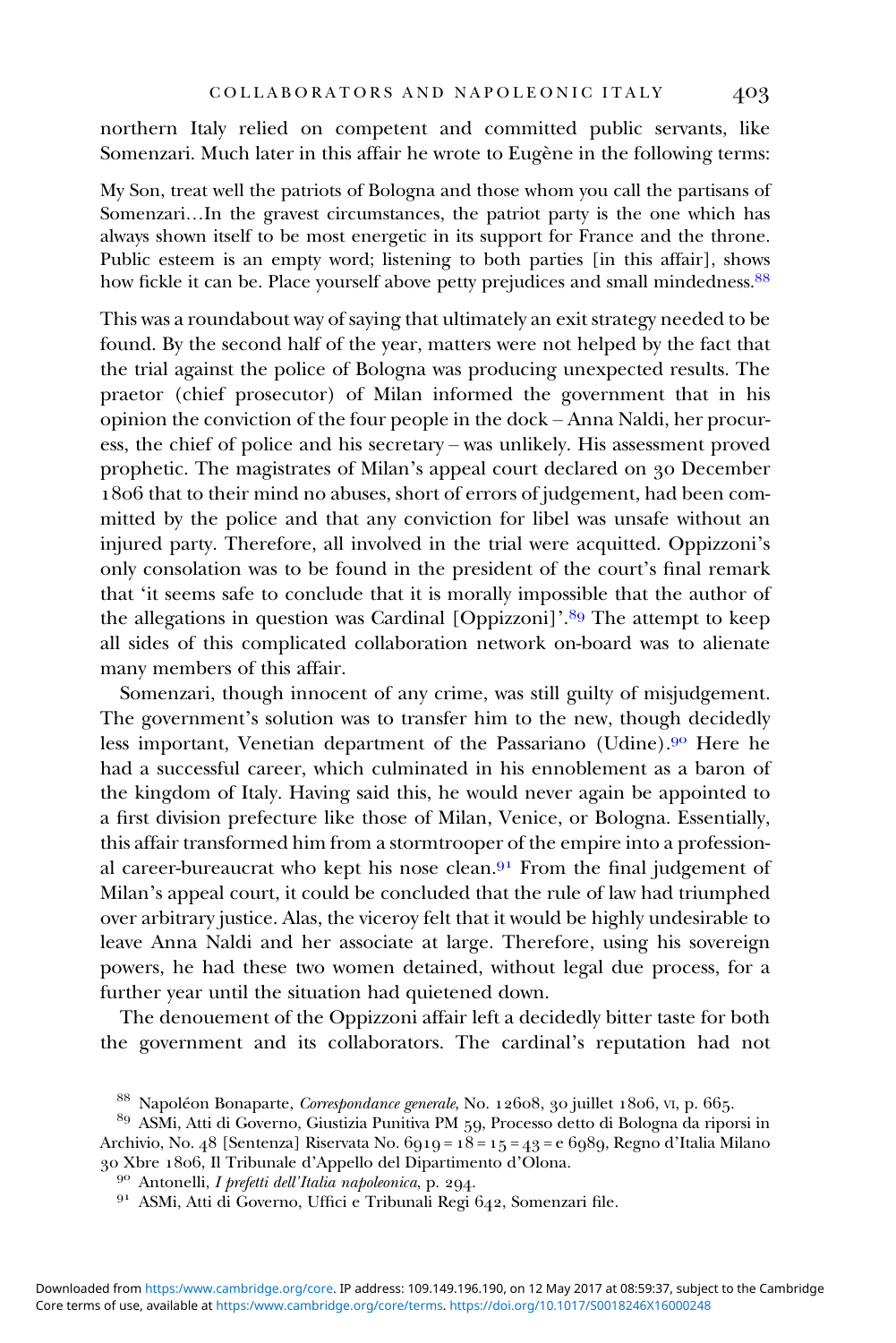received the public vindication he had been promised. Alienated from Napoleon, he became the figurehead of the municipal opposition to French rule in Bologna. $9^2$  In 1810, he refused to attend Napoleon's wedding to Archduchess Marie Louise at Saint-Cloud. According to Umberto Beseghi, Napoleon wanted to have him shot after he had done so much to protect his reputation. Cooler counsels prevailed; Oppizzoni was deprived of his crimson robes and became one of the thirteen opposition 'black cardinals' imprisoned in different fortresses until  $1814.93$ 

The imperial government sought desperately to preserve its collaboration networks, in Bologna, in 1806, but found the path to achieving this objective fraught with difficulties. Napoleon, Eugène, and their ministers showed themselves unsure of how to quench endogamous Italian rivalries and remain aloof from such disputes. It is true that the government put little pressure on the Italian judiciary, but the verdict of acquittal cannot have been very welcome. It highlighted, and made visible, one of the problems Paris found most intractable. Namely, a sense of impotence when it came to dealing with and harnessing cultures of regional collaboration for the benefit of the empire. In the end, an increasingly bewildered Napoleon impotently turned from Ornamentalism to Orientalism in the blink of an eye. In a letter to Eugène, he could only lament: 'Beware of the prattle of Italians. If the prefect of Bologna is guilty he will be punished. Believe me Aldini is too clever to write stupidities. The country in which you find yourself is a land of idle gossip.'94 The frustration expressed here by Napoleon highlighted how the difficulties of ruling a vast multi-national empire could prove insoluble. Collaboration, no matter how desirable, was shipwrecked easily on the dangerous rocks of individual, competing and conflicting, interests. Governmental, local, municipal, aristocratic, and radical agendas intersected in unpredictable and uncontrollable ways in northern Italy.

The empire tried hard to accommodate the majority of the parties in the Oppizzoni affair. It could be suggested that it worked hardest (perhaps uncharacteristically) in seeking to avoid alienating the ecclesiastical element in this scandal.<sup>95</sup> Several times the emperor hinted, with varying degrees of subtlety, towards a cover-up as the only viable solution. $96$  Yet satisfying the expectations, or rather the agendas, of native collaborators proved intractable. The prefect had used (or at the very least encouraged his subordinates to use) the administrative apparatus at his disposal to damage his ancien régime/ecclesiastical/

 $92$  Varni, Bologna napoleonica, pp. 256-61.

- $^{94}$  Napoléon Bonaparte, Correspondance generale, No. 11896, 14 avril 1806, vi, p. 324.
- $95$  Broers, The politics of religion, pp. 86–99.

96 Napoléon Bonaparte, Correspondance générale, No. 11788, 27 mars 1806, vi, pp. 276-7; and ibid., Nos. 23392 and 23398, Paris, 3 avril 1810, x, pp. 89-90 and esp. p. 92, '[a prelate] whom I protected and whose sexual shenanigans I covered up by using my authority to interrupt the course of criminal justice in Bologna'.

<span id="page-20-0"></span>

 $93$  Beseghi, I tredici cardinali, pp. 121-4.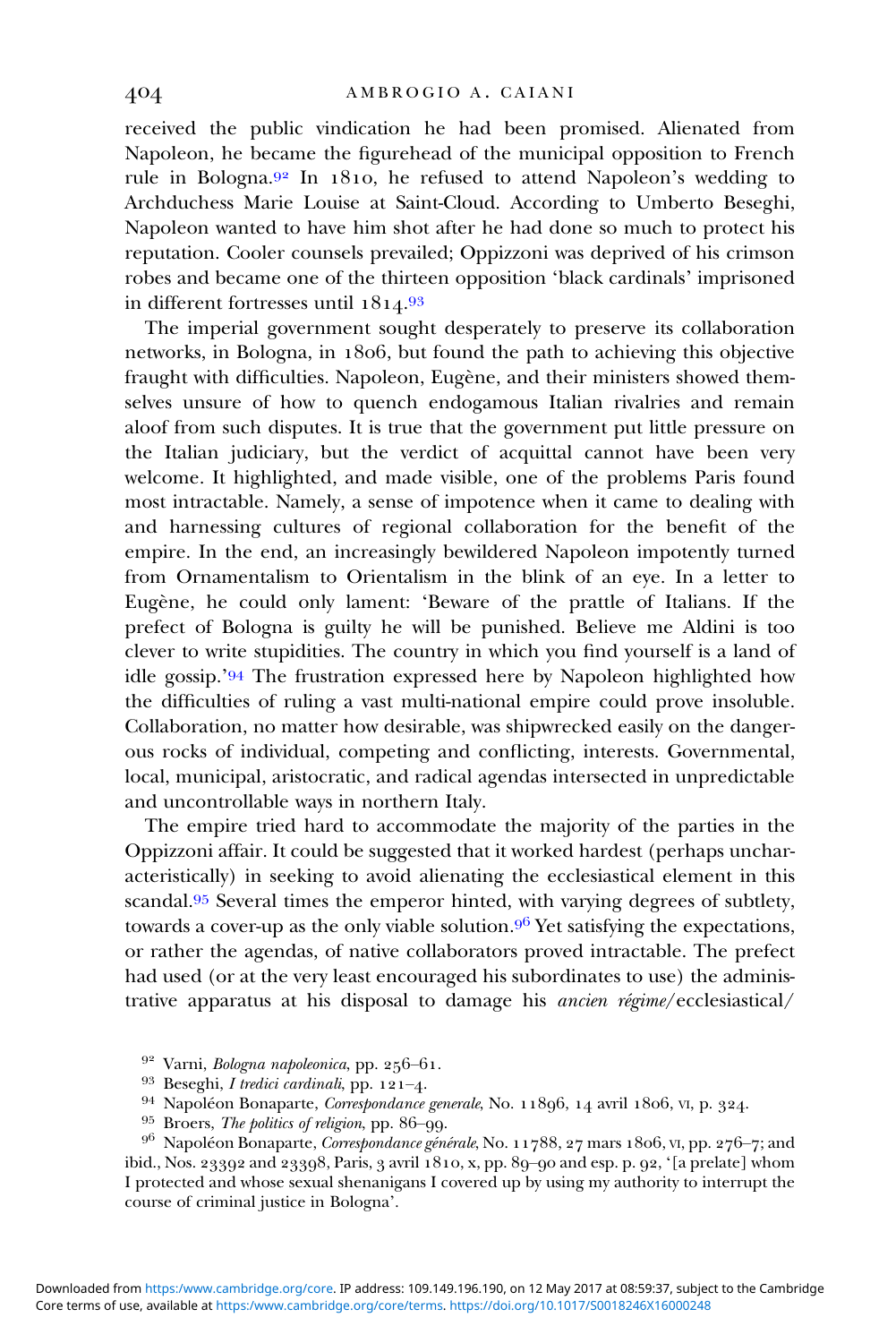<span id="page-21-0"></span>regional rival. Government expressed deep concern over how the machinery of the empire-state could be subverted by local elites for their own petty personal designs.

The cardinal, for his part, descended on the viceregal court at Milan, like an avenging fury, to defend his reputation and eliminate his prefectural and revolutionary antagonist. This takes us to the heart of the question as both Cardinal Oppizzoni and Prefect Somenzari were collaborators. Yet their engagement with the centre was hardly one of passive ideological commitment. Their collaboration was founded on reluctance and mistranslating the imperial state's mission into more personal and regionalized terms that fitted their own circumstances. They, ultimately, dragged their imperial overlord into a quarrel that was alien to the evolving Napoleonic project. Collaborators were supposed to lubricate nuts and bolts of government; here, instead, they sparked a serious breakdown in local administration.

For months, Bologna remained without its highest officials and bereft of a police force.<sup>97</sup> According to Angelo Varni, crime increased during this interregnum.<sup>98</sup> The collapse of order was the antithesis of French rule. Regional and pre-Napoleonic identities were not only at the heart of this scandal, but had constantly the potential of upsetting the delicate balances and partnerships created by the empire. In many ways, both the empire and its Italian collaborators picked up the pieces after 1806. At times of crisis the secular administration, and urban elites, of Bologna renewed their steadfastness to their French masters. The 1809 war against Austria led to a series of atavistic peasant insurrections throughout the satellite kingdom. When a large group of insurgents appeared before the walls of Bologna, the prefecture, municipality, and national guard all solidly stood together to withstand a veritable siege.<sup>99</sup> After the collapse of the relations with the papacy, the imperial administration stood firmly with the former 'Giacobini', and clerical collaboration largely evaporated.<sup>100</sup>

The Napoleonic behemoth drastically redrew European borders, institutions, and values.<sup>101</sup> From 1789, it had inherited a disdain for tradition and regional diversity.<sup>102</sup> The men it sought to co-opt in working for the grand imperial design not only had a multiplicity of conflicting ambitions, but, even more importantly, they had divergent pasts. The well-known policies of ralliement and amalgame, which formed the basis of the compact at heart of imperial society,

97 Varni, Bologna napoleonica, p. 256.

 $^{98}$  Ibid.

<sup>99</sup> G. Natali, 'L'insorgenza del 1809 nel dipartimento del Reno', Atti della regia depitazione di storia per l'Emilia e la Romagna, anno XV, vol. II (1936/7), pp. 43-109; and, more generally, Rinaldo Spadoni, Le Insorgenze contadine in Val Padane nel periodo napoleonico  $1804 - 1814$ (Bologna, 1972), passim.

 $100$  Boudon, Napoléon et les cultes, pp. 263-76.

 $101$  Woolf, Napoleon's integration of Europe, pp.  $1-32$ .

<sup>102</sup> Michael Broers, 'The Napoleonic empire', in Alan Forrest and Peter Wilson, eds., The bee and the eagle: Napoleonic France and the end of the Holy Roman Empire,  $1806$  (Basingstoke, 2009), pp. 65-82.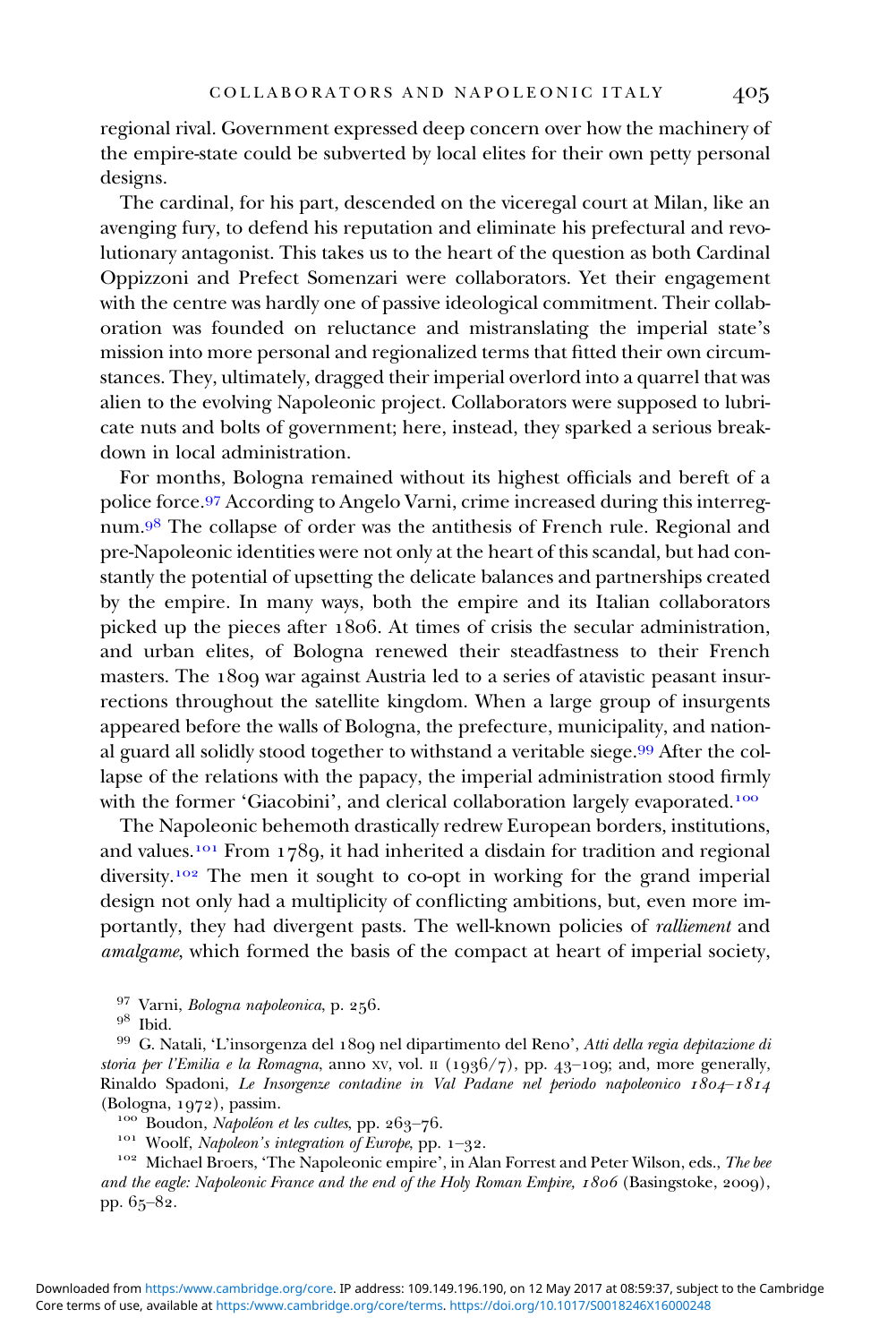<span id="page-22-0"></span>had been born as a specific means of healing the divisions of the revolutionary decade in France.<sup>103</sup> Only within the metropolis could these policies approach success (and even here they were hardly guaranteed to function).  $104$  As Howard G. Brown has stated, 'the ability to combine revolutionary winners and losers in a semi-permanent political elite provided one of the key conditions of stability under Napoleon'.<sup>105</sup> Former *ancien régime* and revolutionary elites put the past behind them (temporarily at least) in an attempt to get beyond the factional turmoil and disorders of the 1790s. Having lost so much in the revolutionary maelstrom, French elites had everything to gain by working with a regime founded on the selective oubli of the immediate past.

Beyond the Rhine, Pyrenees, and Alps, the situation was very different. The traumas, divisions, and expectations of the populations conquered by the French had little to do with revolutionary politics but everything to do with local and atavistic forces. Prelates, Jacobins, aristocrats, lawyers, mayors, merchants, and other groups may have played lip service to the rhetoric of amalgame and ralliement but they could not straightforwardly translate these terms to fit their own context in a meaningful manner.

Even in the Napoleonic kingdom of northern and central Italy, one of the success stories of the empire, the programme for creating a new composite collaborative elite ran into significant difficulties. Bolognese collaborators were distrustful of their Milanese counterparts whom Napoleon had unleashed on their city. The promotion of Lombards, during  $1796-1803$ , to the highest summits of the Italian satellite state was resented.<sup>106</sup> Municipal loyalties were keenly felt, allegiances toward the new polity were delicate at best.<sup>107</sup> Amalgame beyond the Alps could act as a social sledge hammer rather than a soldering iron.<sup>108</sup> Analogies can be found in Livio Antonelli's study of the mixed results elicited by the attempt to appoint Venetian prefects to Lombard and Emilian departments.<sup>109</sup> Unlike their French masters, for whom the traumas of the  $1790s$ had bred a desire to let bygones be bygones, northern Italians had long memories of distrust for each other, which could not be erased in a short space of time. The imperial overlords, rather than settling such disputes, found themselves drawn by its collaborators into frightening vortices of localism. The centrifugal forces of locality, municipality, and *campanilismo* had an iron grip on this

 $103$  Michael Broers, 'The first Napoleonic regime,  $1799-1815$ : the origins of the positivist right or the zenith of Jacobinism?', in Nicholas Atkin and Frank Tallett, eds., The right in France from  $1789$  to  $1997$  (London, 1997), pp. 19-34.

 $^{104}$  Broers, The Napoleonic empire in Italy, 1796-1814, pp. 175-212.

<sup>&</sup>lt;sup>105</sup> Howard Brown and Judith A. Miller, eds., Taking liberties: problems of a new order from the French Revolution to Napoleon (Manchester, 2002), p. 29.

 $106$  Varni, Bologna napoleonica, pp.  $65-71$  and 197.

 $107$  Roberti, Milano capitale napoleonica, I, pp. 4, 21-3.

 $108$  Broers, The Napoleonic empire in Italy,  $1796 - 1814$ , pp.  $175 - 212$ .

 $^{109}$  Antonelli, I prefetti dell'Italia napoleonica, pp. 278-99.